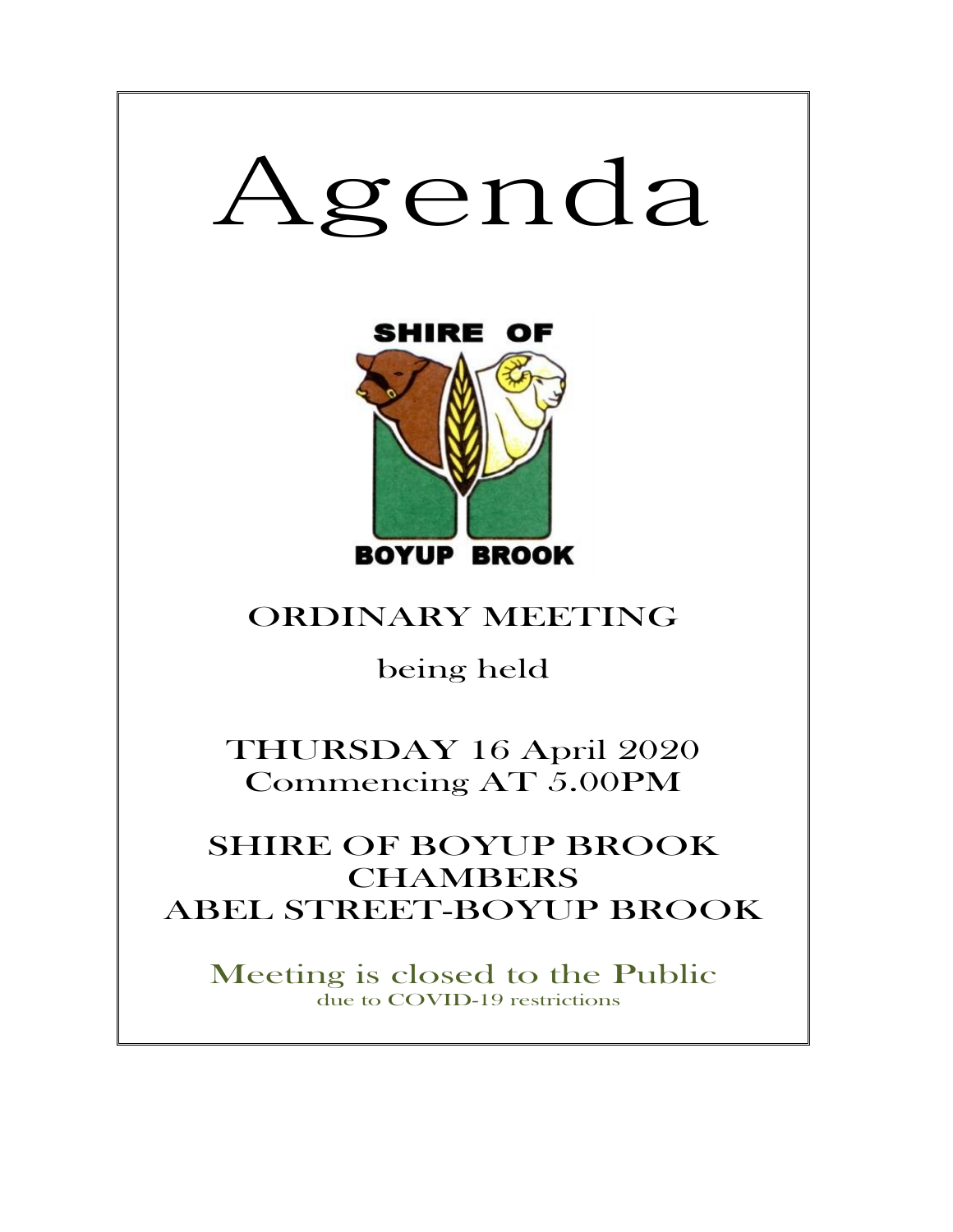# NOTICE OF ORDINARY COUNCIL MEETING

 $To:$ 

Cr G Aird – Shire President Cr R Walker - Deputy President Cr K Moir Cr S Alexander Cr P Kaltenrieder Cr H O'Connell Cr T Oversby Cr A Price Cr E Rear

The next Ordinary Council Meeting of the Shire of Boyup Brook will be held at the Shire of Boyup Brook, remotely using electronic media on Thursday 16 April 2020 – commencing at 5.00pm.

Mr Christopher Smith Chief Executive Officer

Date: 9 April 2020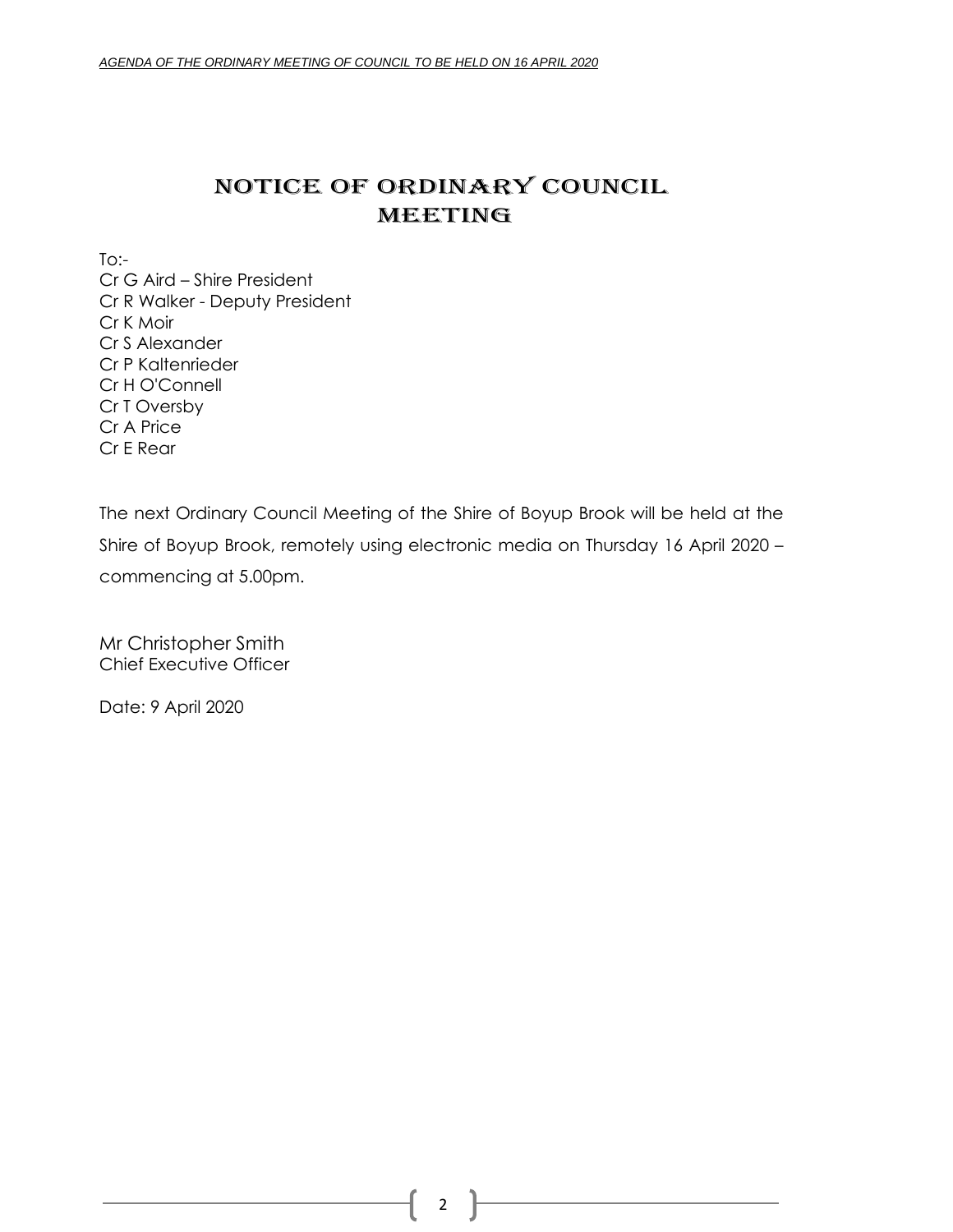### **TABLE OF CONTENTS**

| 1.3                    |                                                                                      |  |
|------------------------|--------------------------------------------------------------------------------------|--|
| 2                      |                                                                                      |  |
| 2.1                    |                                                                                      |  |
| 3                      |                                                                                      |  |
| 4                      |                                                                                      |  |
| 5                      |                                                                                      |  |
| 6<br>6.1<br>6.2<br>6.3 |                                                                                      |  |
| 7                      |                                                                                      |  |
| 8                      |                                                                                      |  |
| 9                      |                                                                                      |  |
| 9.1                    |                                                                                      |  |
|                        |                                                                                      |  |
|                        | 9.3.2 Sale of Land 19                                                                |  |
|                        |                                                                                      |  |
| 10                     |                                                                                      |  |
| 11                     |                                                                                      |  |
| 12                     | URGENT BUSINESS BY APPROVAL OF THE PRESIDENT OR A MAJORITY OF COUNCILLORS PRESENT 26 |  |
| 13.                    |                                                                                      |  |
| 14                     |                                                                                      |  |

ſ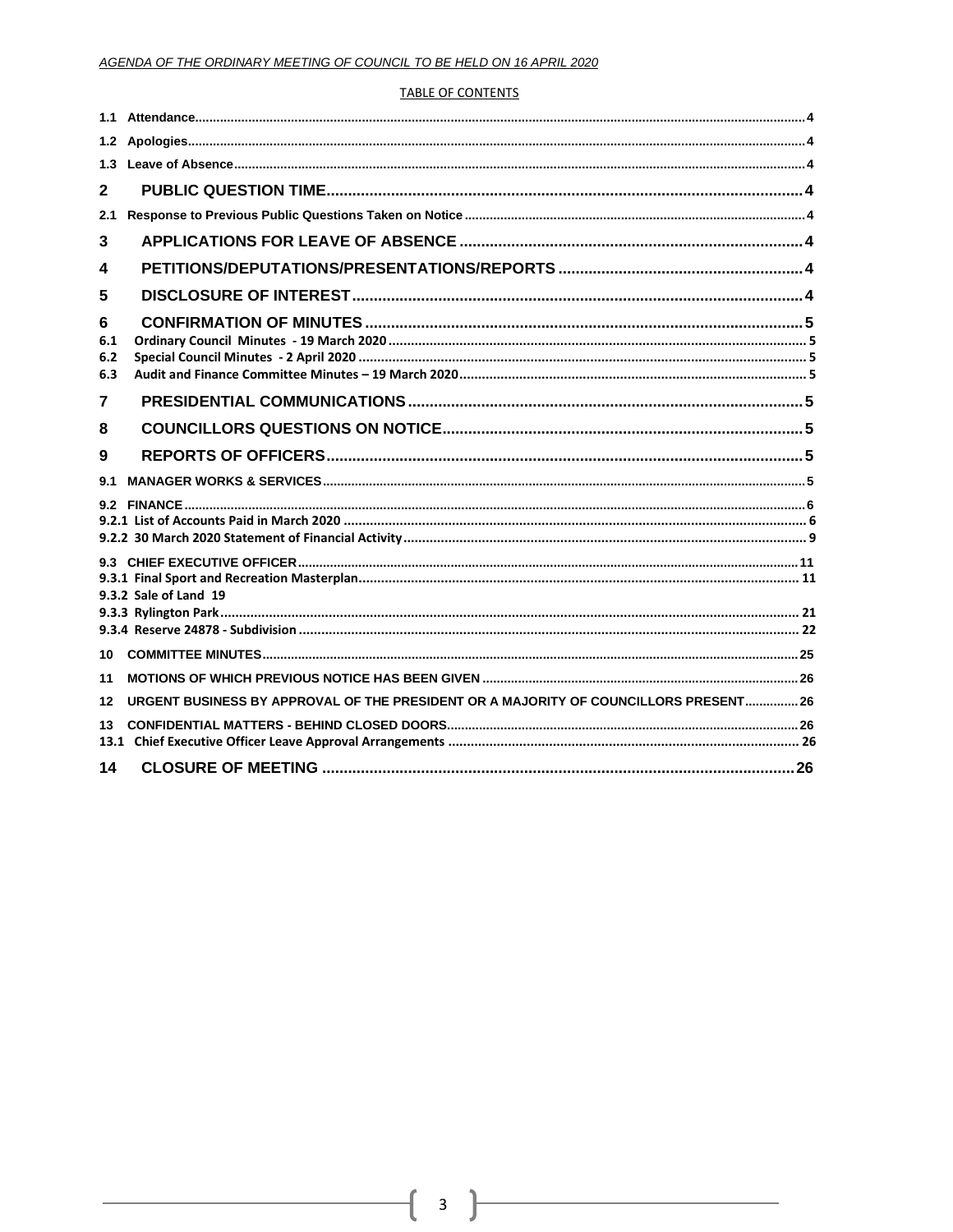# <span id="page-3-0"></span>**RECORD OF ATTENDANCE/APOLOGIES/LEAVE OF ABSENCE PREVIOUSLY APPROVED**

# **1.1 Attendance**

- Cr G Aird Shire President Cr R Walker - Deputy Shire President Cr S Alexander Cr P Kaltenrieder Cr K Moir Cr H O'Connell Cr T Oversby Cr A Price Cr E Rear
- STAFF: Mr Chris Smith (CEO) Mr Peter Dittrich (Manager Governance) Ms Vanessa Crispe (Coordinator Works, Projects and Assets) Mrs Maria Lane (Executive Assistant)
- <span id="page-3-1"></span>**1.2 Apologies**
- <span id="page-3-2"></span>**1.3 Leave of Absence**
- <span id="page-3-3"></span>**2 PUBLIC QUESTION TIME**
- <span id="page-3-4"></span>**2.1 Response to Previous Public Questions Taken on Notice**
- <span id="page-3-5"></span>**3 APPLICATIONS FOR LEAVE OF ABSENCE**
- <span id="page-3-6"></span>**4 PETITIONS/DEPUTATIONS/PRESENTATIONS/REPORTS**
- <span id="page-3-7"></span>**5 DISCLOSURE OF INTEREST**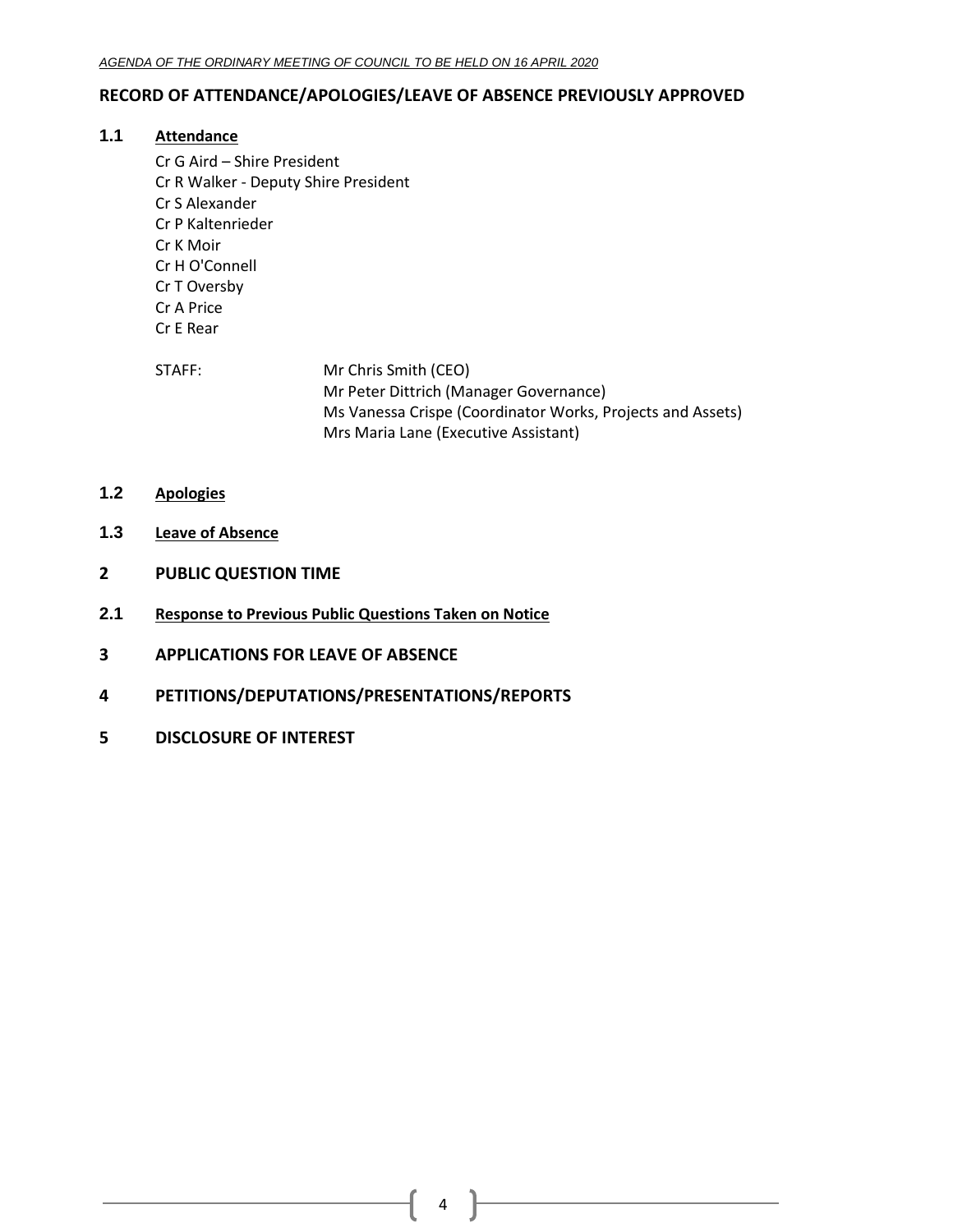# <span id="page-4-1"></span><span id="page-4-0"></span>**6 CONFIRMATION OF MINUTES**

# **6.1 Ordinary Council Minutes - 19 March 2020**

# **OFFICER RECOMMENDATION - Item 6.1**

That the minutes of the Ordinary Council Meeting held on Thursday 19 March 2020 be confirmed as an accurate record.

# <span id="page-4-2"></span>**6.2 Special Council Minutes - 2 April 2020**

# **OFFICER RECOMMENDATION - Item 6.2**

That the minutes of the Special Council Meeting held on Thursday 2 April 2020 be confirmed as an accurate record.

# <span id="page-4-3"></span>**6.3 Audit and Finance Committee Minutes – 19 March 2020**

# **OFFICER RECOMMENDATION - Item 6.3**

That the minutes of the Audit and Finance Committee Meeting held on Thursday 19 March 2020 be confirmed as an accurate record.

# <span id="page-4-4"></span>**7 PRESIDENTIAL COMMUNICATIONS**

# <span id="page-4-5"></span>**8 COUNCILLORS QUESTIONS ON NOTICE**

Nil

# <span id="page-4-6"></span>**9 REPORTS OF OFFICERS**

<span id="page-4-7"></span>**9.1 MANAGER WORKS & SERVICES** Nil

5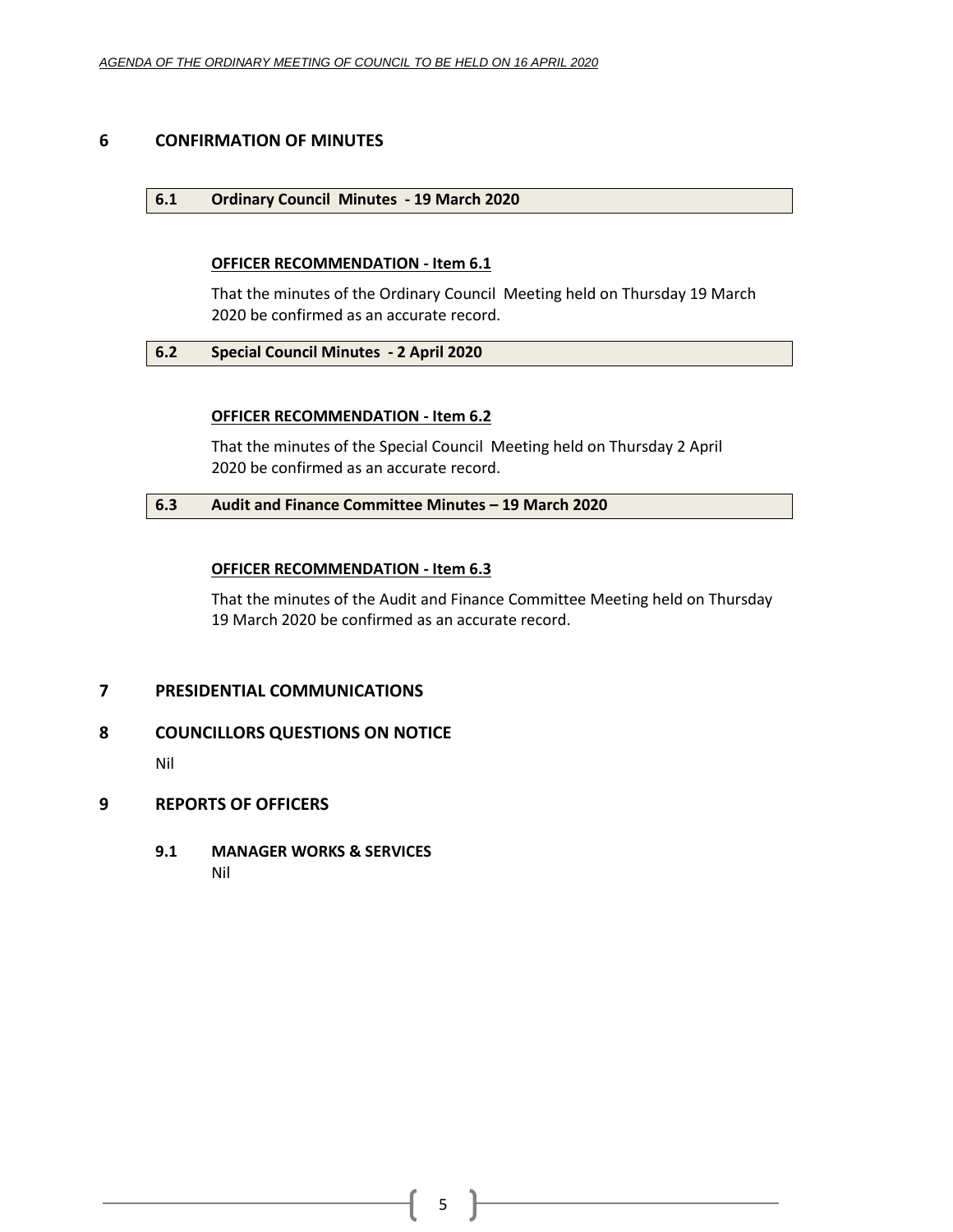<span id="page-5-1"></span>**9.2.1 List of Accounts Paid in March 2020**

# <span id="page-5-0"></span>**9.2 FINANCE**

| Location:                       |      | Not applicable                       |
|---------------------------------|------|--------------------------------------|
| Applicant:                      |      | Not applicable                       |
| File:                           |      | FM/1/002                             |
| Disclosure of Officer Interest: | None |                                      |
| Date:                           |      | <i>07/04/20</i>                      |
| Author:                         |      | Carolyn Mallett - Accountant         |
| <b>Authorising Officer:</b>     |      | Peter Dittrich - Manager Governance  |
| <b>Attachments:</b>             |      | Yes – List of Accounts Paid in March |
|                                 |      |                                      |

#### **SUMMARY**

In accordance with the *Local Government (Financial Management) Regulations 1996* the list of accounts paid in March 2020 are presented to Council.

\_\_\_\_\_\_\_\_\_\_\_\_\_\_\_\_\_\_\_\_\_\_\_\_\_\_\_\_\_\_\_\_\_\_\_\_\_\_\_\_\_\_\_\_\_\_\_\_\_\_\_\_\_\_\_\_\_\_\_\_\_\_\_\_\_\_\_

#### **BACKGROUND**

This report presents accounts/invoices received for the supply of goods and services, salaries and wages, and the like which were paid during the period 01 to 31 March 2020.

#### **COMMENT**

The attached listing represents accounts/invoices the shire paid by cheque or electronic means during the period 01 to 31 March 2020.

#### **CONSULTATION**

Nil

#### **STATUTORY OBLIGATIONS**

Local Government (Financial Management) Regulations 1996, Regulations 12 and 13 apply and are as follows:

*12. Payments from municipal fund or trust fund*

*(1) A payment may only be made from the municipal fund or the trust fund —*

*(a) if the local government has delegated to the CEO the exercise of its power to make payments from those funds — by the CEO; or*

*(b) otherwise, if the payment is authorised in advance by a resolution of the council.*

6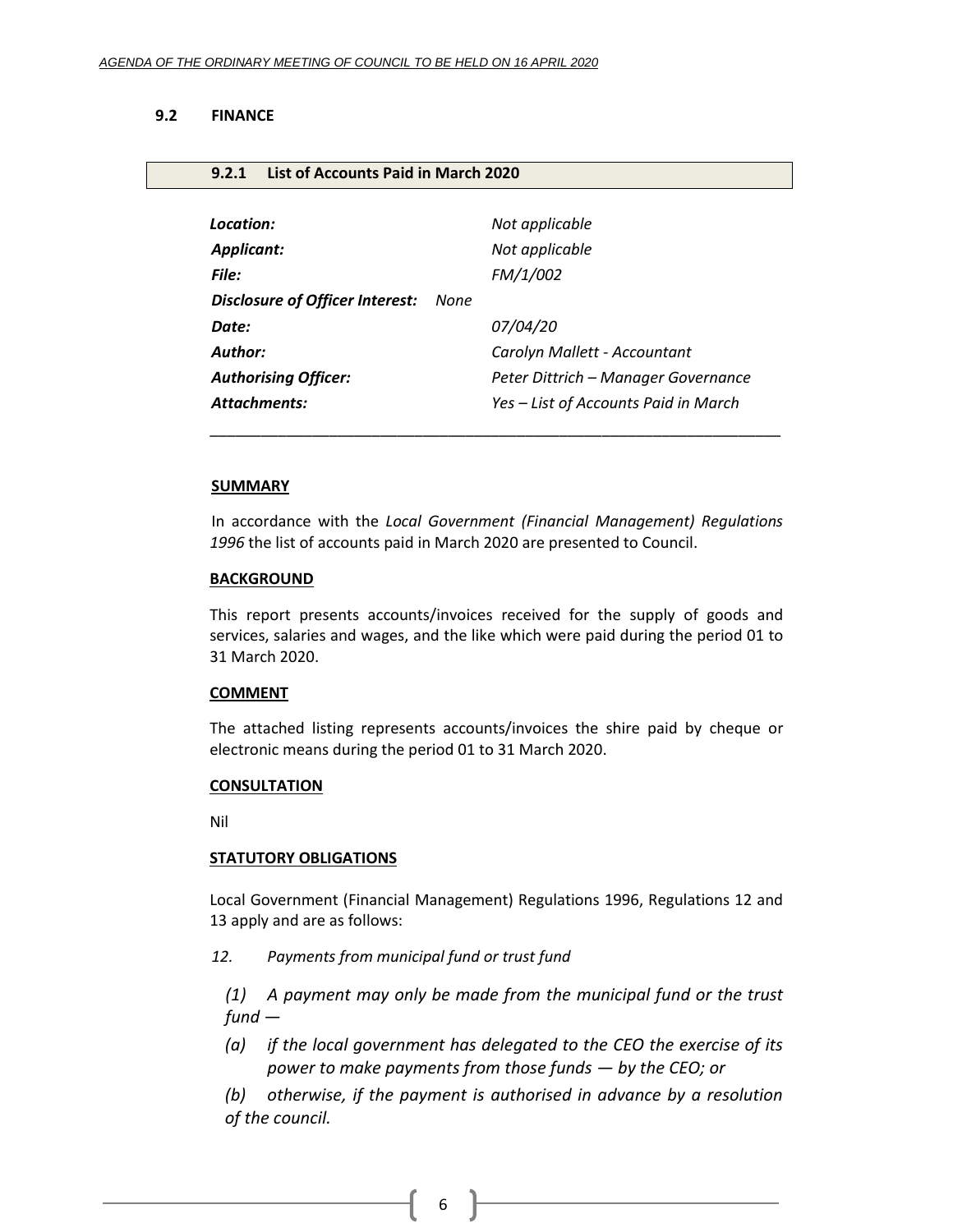- *(2) The council must not authorise a payment from those funds until a list prepared under regulation 13(2) containing details of the accounts to be paid has been presented to the council.*
- *13. Lists of accounts*
- *(1) If the local government has delegated to the CEO the exercise of its power to make payments from the municipal fund or the trust fund, a list of accounts paid by the CEO is to be prepared each month showing for each account paid since the last such list was prepared —*
	- *(a) the payee's name;*
	- *(b) the amount of the payment;*
	- *(c) the date of the payment; and*
	- *(d) sufficient information to identify the transaction.*
	- *(2) A list of accounts for approval to be paid is to be prepared each month showing —*

*(a) for each account which requires council authorisation in that month —*

- *(i) the payee's name;*
- *(ii) the amount of the payment; and*
- *(iii) sufficient information to identify the transaction; and*

*(b) the date of the meeting of the council to which the list is to be presented.*

- *(3) A list prepared under sub regulation (1) or (2) is to be —*
	- *(a) presented to the council at the next ordinary meeting of the council after the list is prepared; and*
	- *(b) recorded in the minutes of that meeting.*

# **POLICY IMPLICATIONS**

Council's *Authority to Make Payments Policy* has application.

### **BUDGET/FINANCIAL IMPLICATIONS**

Account payments accorded with a detailed 2019-20 Annual Budget

# **STRATEGIC IMPLICATIONS**

Nil

### **VOTING REQUIREMENTS**

Simple Majority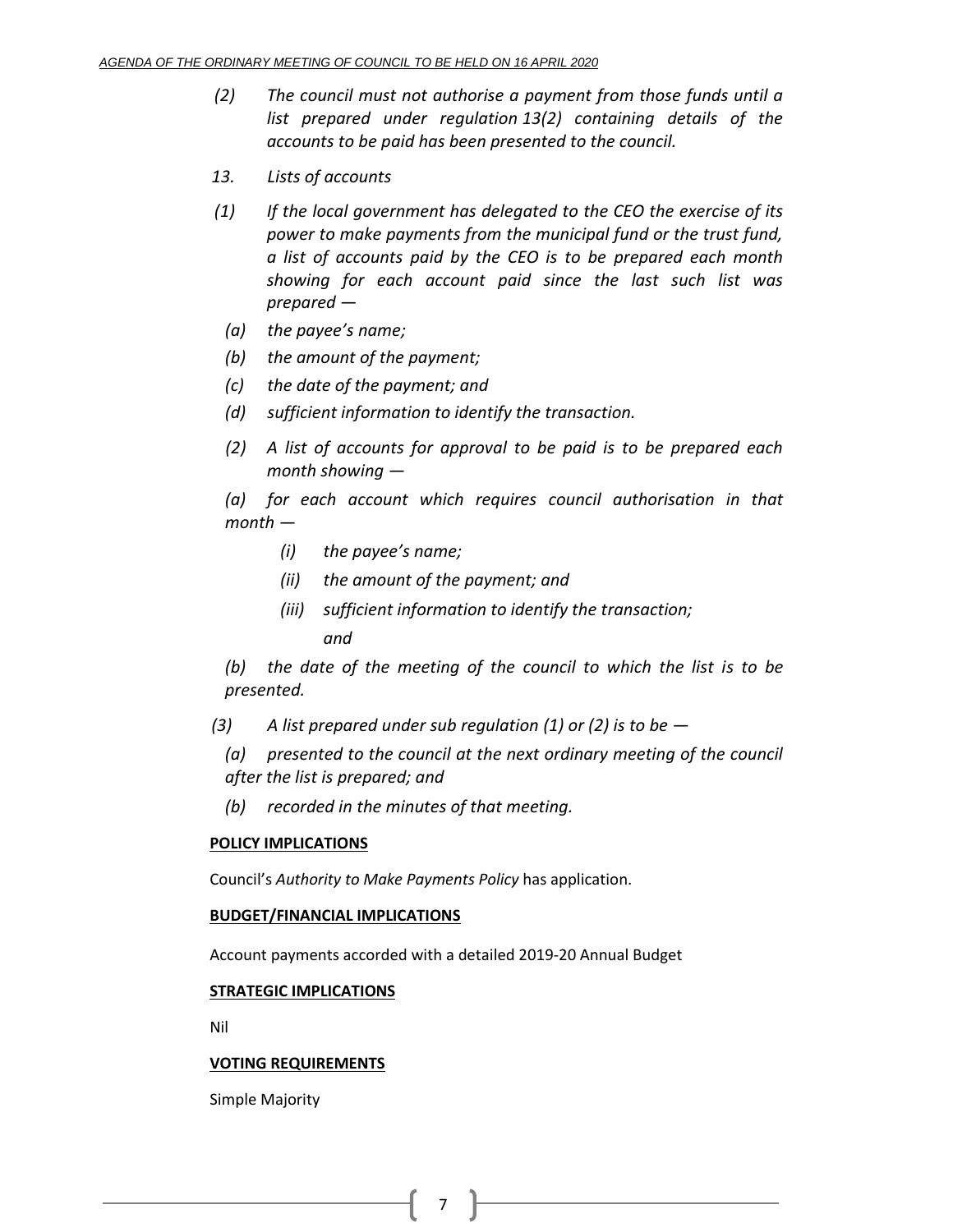# **OFFICER RECOMMENDATION – Item 9.2.1**

**That at its April 2020 ordinary meeting Council receive as presented the list of accounts paid in March 2020, totalling \$636,206.58 from Municipal account, \$431.55 from Trust account, \$69,118.10 from Police Licensing account and \$5.78 from Boyup Brook Early Learning Centre account, as represented by:**

| <b>Municipal Cheques</b>             | 20370 - 20375     |   | 15,499.81    |
|--------------------------------------|-------------------|---|--------------|
| <b>Municipal Electronic Payments</b> | EFT9060 - EFT9174 |   | \$427,660.03 |
| <b>Municipal Direct Payments</b>     |                   |   | \$193,046.74 |
| <b>Trust Cheques</b>                 | 2219 - 2220       | S | 431.55       |
| <b>Police Licensing Payments</b>     |                   |   | 69,118.10    |
| <b>BBELC Payments</b>                |                   | S | 5.78         |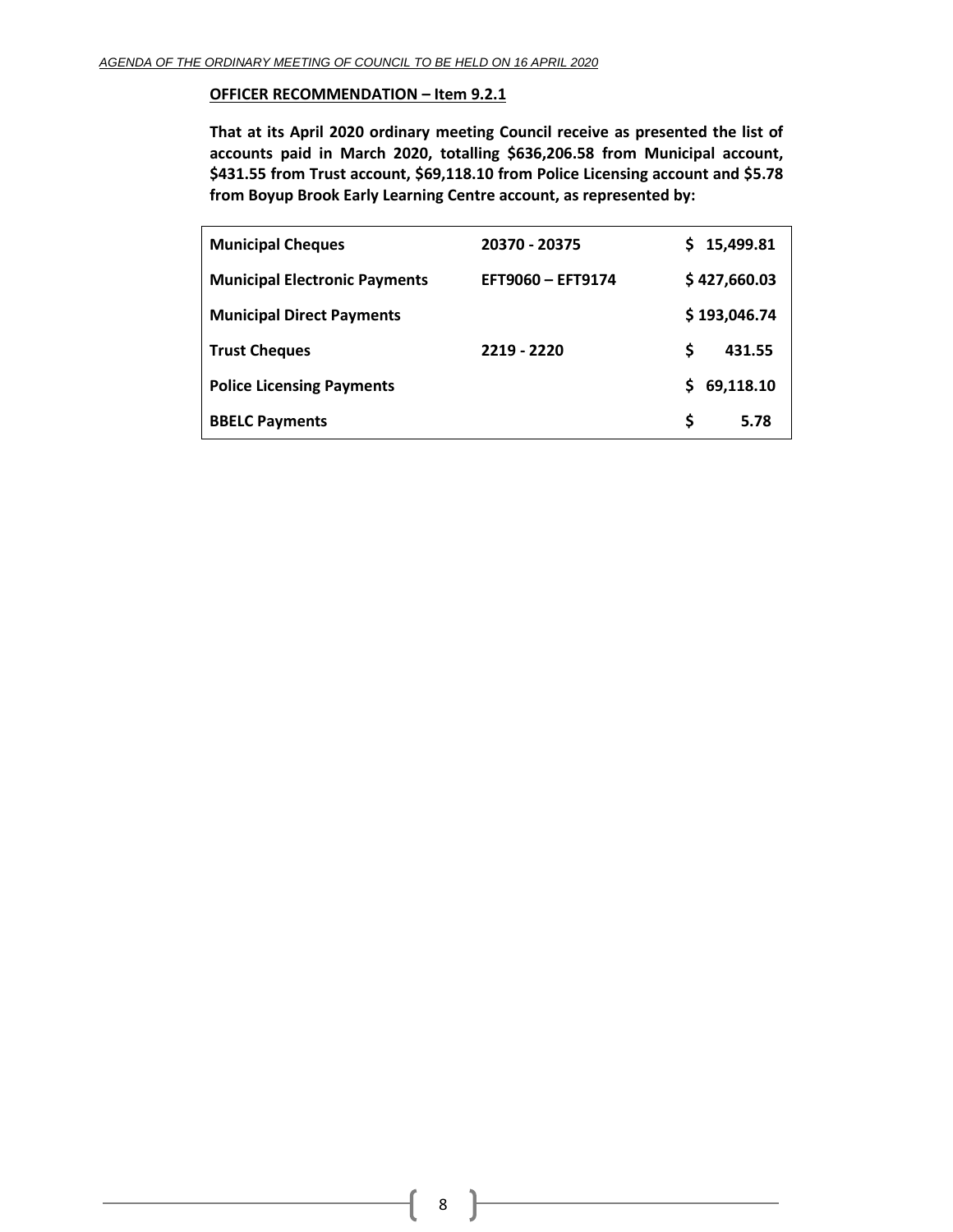### <span id="page-8-0"></span>**9.2.2 30 March 2020 Statement of Financial Activity**

| Location:<br><b>Applicant:</b>         | Not applicable<br>Not applicable    |
|----------------------------------------|-------------------------------------|
| <b>File:</b>                           | FM/10/003                           |
| <b>Disclosure of Officer Interest:</b> | <b>None</b>                         |
| Date:                                  | 9 April 2020                        |
| <b>Authors:</b>                        | Peter Dittrich – Manager Governance |
| <b>Authorizing Officer:</b>            | Chris Smith - CEO                   |
| <b>Attachments:</b>                    | 30 March 2020 Financial Reports     |

*\_\_\_\_\_\_\_\_\_\_\_\_\_\_\_\_\_\_\_\_\_\_\_\_\_\_\_\_\_\_\_\_\_\_\_\_\_\_\_\_\_\_\_\_\_\_\_\_\_\_\_\_\_\_\_\_\_\_\_\_\_\_\_\_\_\_\_\_\_\_\_\_*

### **SUMMARY**

This report recommends that Council receive the Statement of Financial Activities and Net Current Assets for the month ended 30 March 2020.

#### **BACKGROUND**

Section 6.4 of the Local Government Act 1995 places financial reporting obligations on local government operations.

Regulation 34.(1)–(4) of the Local Government (Financial Management) Regulations 1996 requires the local government to prepare a *Statement of Financial Activity*.

The regulations also prescribe the content of the reports, and that details of items of Material Variances shall also listed.

#### **COMMENT**

It is a statutory requirement that the statement of financial activity be prepared each month (Regulation 34.(1A)), and that it be presented at an ordinary meeting of the Council within 2 months after the end of the month to which the statement relates (Regulation 34.(4)(a)).

#### **CONSULTATION** - Nil

#### **STATUTORY OBLIGATIONS**

Local Government (Financial Management) Regulations 1996, Regulation 34.(1A)

Local Government (Financial Management) Regulations 1996, Regulation 34.(4)(a)

#### **POLICY IMPLICATIONS** - Nil

{ 9 }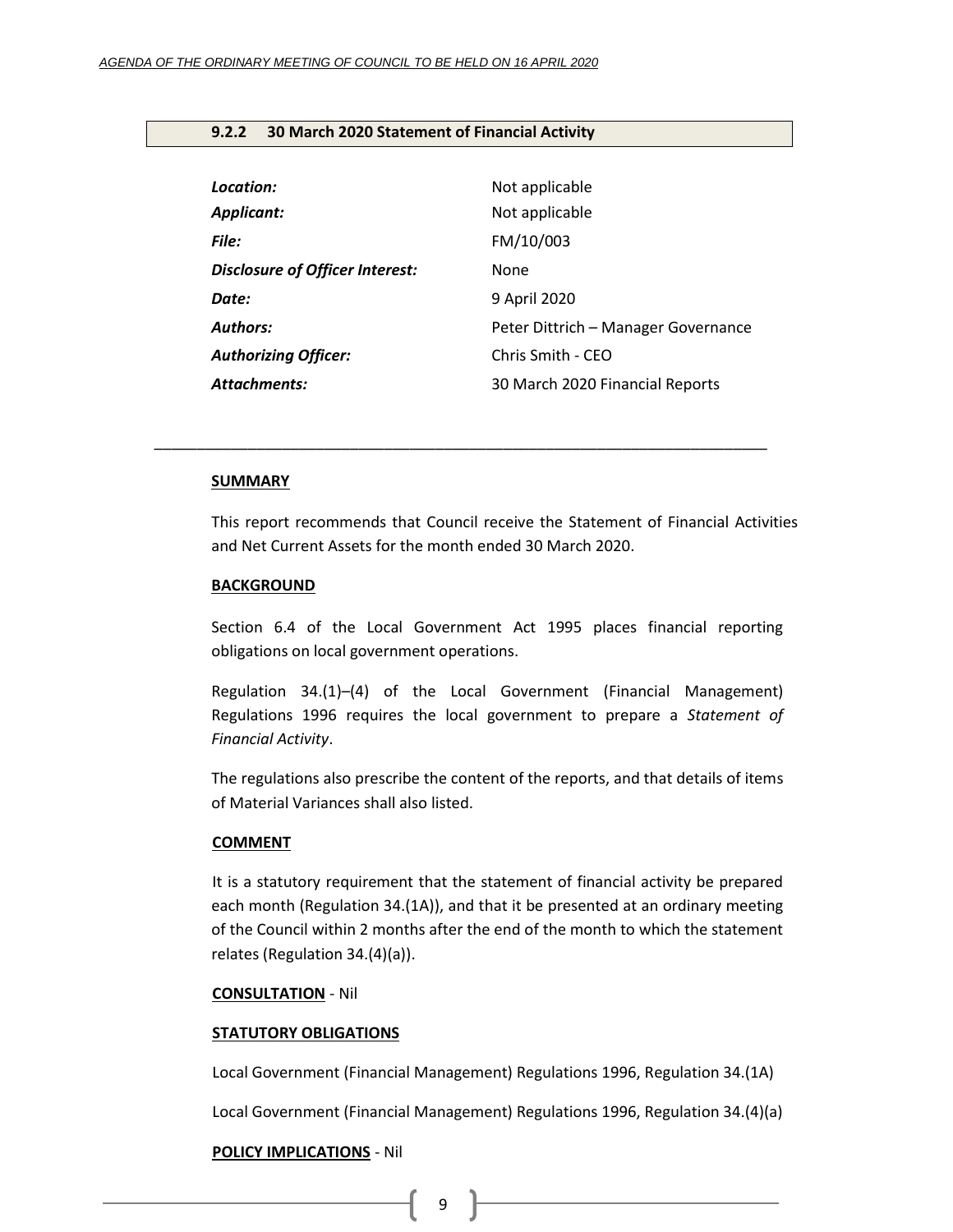### **BUDGET/FINANCIAL IMPLICATIONS**

As presented in the attached reports.

# **STRATEGIC IMPLICATIONS** - Nil

# **VOTING REQUIREMENTS**

Simple Majority

# **OFFICER RECOMMENDATION – Item 9.2.2**

That having had regard for any material variances, Council receive the 30 March 2020 Statements of Financial Activity and Statements of Net Current Assets, as presented.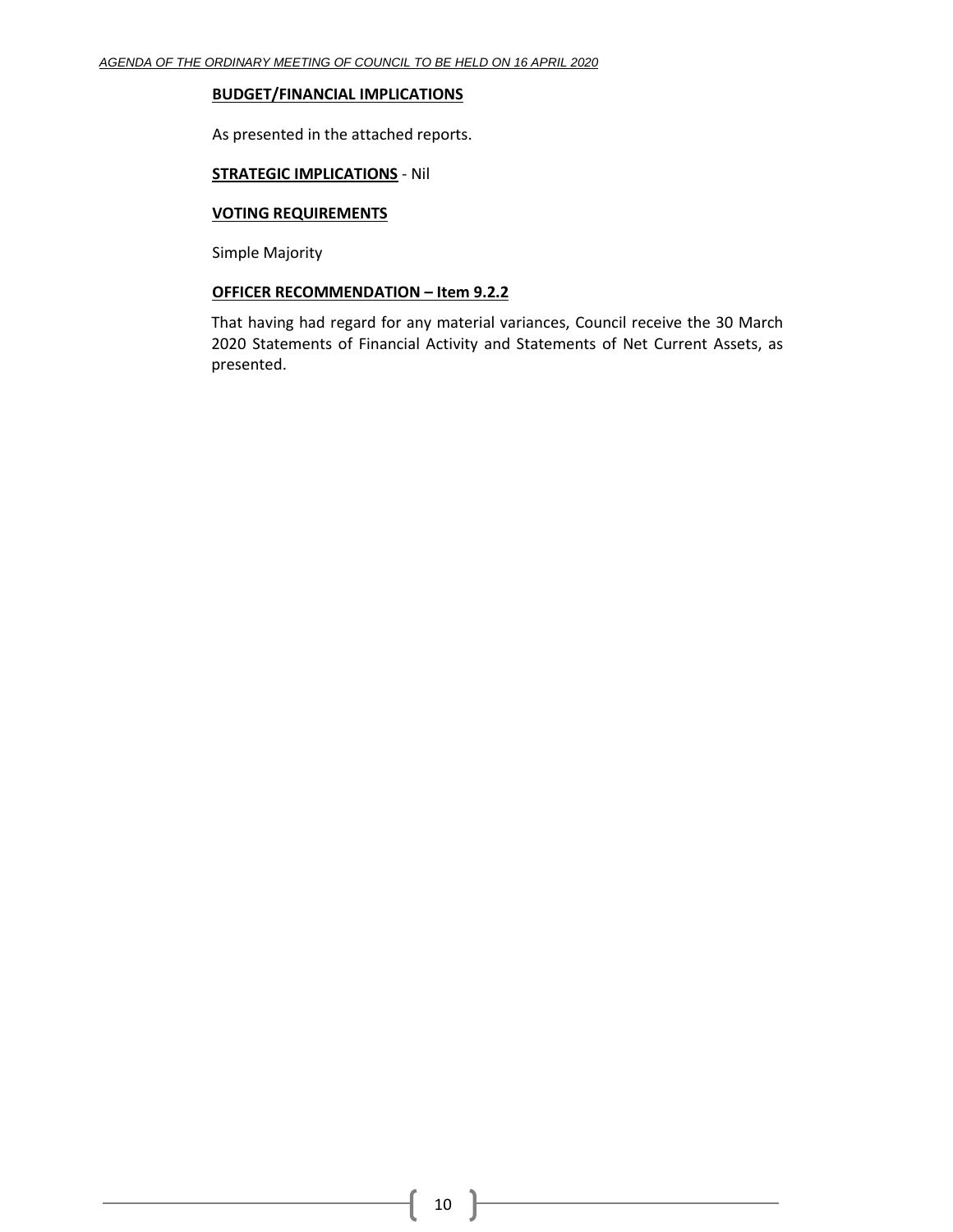### <span id="page-10-0"></span>**9.3 CHIEF EXECUTIVE OFFICER**

#### <span id="page-10-1"></span>**9.3.1 Final Sport and Recreation Masterplan**

| Location:                       | Beatty Street Sport and Recreation Precinct.                          |  |
|---------------------------------|-----------------------------------------------------------------------|--|
| <b>Applicant:</b>               | Shire Boyup Brook                                                     |  |
| Disclosure of Officer Interest: | None                                                                  |  |
| Date:                           | 16 April 2020                                                         |  |
| <b>Author:</b>                  | A. Nicoll, Town Planner                                               |  |
| <b>Authorizing Officer:</b>     | Chris Smith, Chief Executive Officer                                  |  |
| <b>Attachments:</b>             | Masterplan Main Report-FINAL;<br>1.                                   |  |
|                                 | Masterplan Consultation and Context<br>2.<br>Report Appendix 1-FINAL; |  |
|                                 | Masterplan Design Process<br>3.<br>Report<br>Appendix 2-FINAL;        |  |
|                                 | Masterplan Public Comment<br>4.<br>Report<br>Appendix 3-FINAL.        |  |

#### **SUMMARY**

The Shire previously agreed to advertise a draft Masterplan, which makes recommendations for Sport and Recreation at the Beatty Street precinct.

At the close of advertising, the Shire received the following:

- 52 votes for the Plan;
- 22 votes against the Plan (important to note the against votes were for the project not specifically the Plan); and
- 14 individual comments and questions on the Draft Plan.

Results culminating from the advertising process have been documented in a 'Public Consultation Masterplan Report' document (see attached).

Shire staff, the consultant working on the masterplan and the Boyup Brook Sport and Recreation Association have reviewed responses on the masterplan and now request that Council:

1. Agree to the recommended modifications, contained in the attached 'Public Consultation Masterplan Report' and summarized in the 'Comment' section of this report; and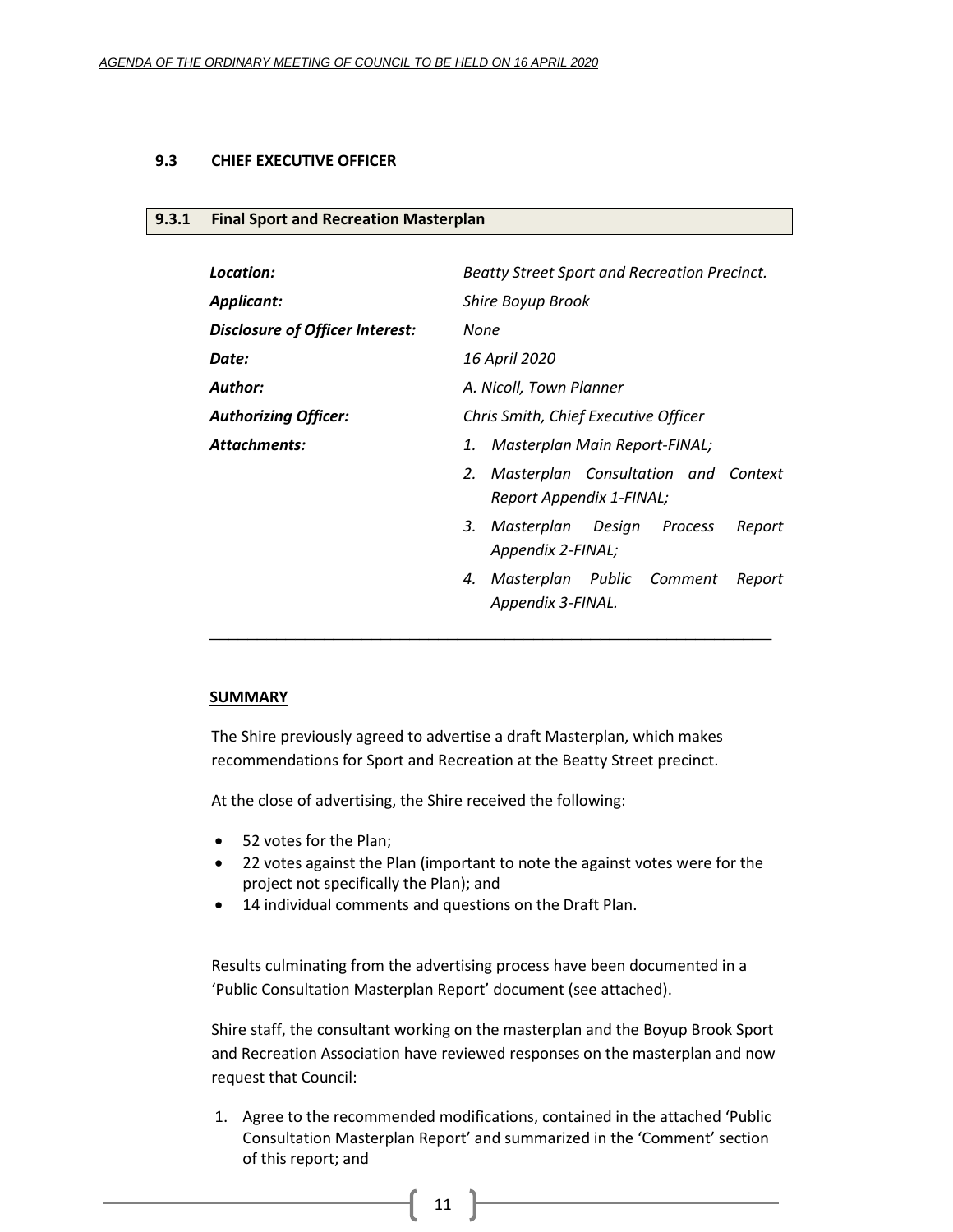2. Agree to endorse the Final Masterplan documents, which are attached, and which have been updated to include recommendations pertaining from the attached 'Public Consultation Masterplan Report'.

Ultimately, it is proposed that the documents are used to guide staff and Council on future financial planning (budget review and funding applications) and development of sport and recreation infrastructure within the Shire of Boyup Brook.

# **BACKGROUND**

The Shire of Boyup Brook, in partnership with the Boyup Brook Sport and Recreation Association and the Department of Local Government, Sport and Cultural Industries formed a financial partnership and engaged a consultant to develop a draft Masterplan for sport and recreation relevant to the Boyup townsite.

The formation of the masterplan has been the result of an understanding of opportunities and constraints and extensive consultation with the community and sporting groups.

The Masterplan is a 'big picture' diagram which establishes the location and arrangement of the buildings, courts/fields, and other sport and recreation infrastructure within the Beatty Street precinct. Detailed design and costing of individual elements is expected to occur, as required within future implementation stages.

The underlying goal of the Masterplan is to have all the courts, greens and ovals closely nested together and centred around a change-rooms/sports hall/function complex.

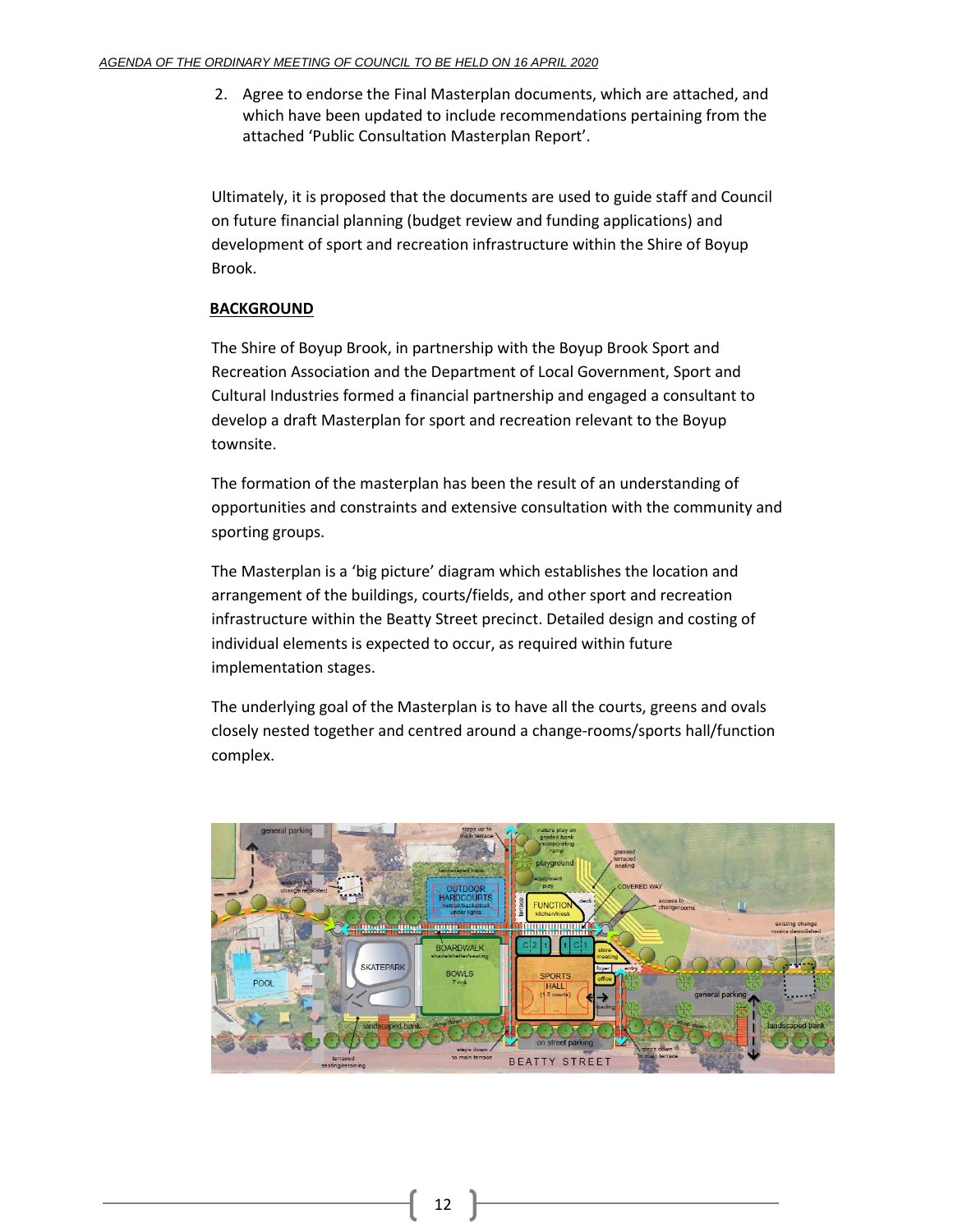The draft Masterplan was advertised, and comments were received pertaining to the following:

- 1. The proposed sports hall and change-room is isolated from existing swimming pool facility;
- 2. Requested possible addition of a driving range;
- 3. Close the southern end of Beatty Street and use the road and road verge next to the dam;
- 4. Consider using alternative access, on the Western side of the present football clubrooms;
- 5. Consider developing an internal cul-de-sac, running past the swimming pool, to the Football clubrooms;
- 6. Consider changing the location of the clubrooms so that they overlook the oval where exiting toilet block is.
- 7. Skate park not needed;
- 8. Suggestion to have outdoor courts where skatepark is to minimize earthworks.
- 9. Suggestions to keep football clubrooms, old toilets and entrance.
- 10. Not enough toilets;
- 11. Allow for cars to park around the oval;
- 12. Insufficient parking for football;
- 13. Skate park too noisy adjacent to bowls;
- 14. Additional netball/basketball courts required.

# **COMMENT**

The following is a summary of recommendations culminating from the public consultation process, as contained in the 'Public Consultation Masterplan Report' (see attachment).

### Location Comment

It was commented that the proposed sports hall and change-room is isolated from the existing swimming pool facility.

The 'Public Consultation Masterplan Report' recommends that there be no change regarding the location of the Sports Hall and changerooms.

The location of the sports hall/change-rooms is dictated by it being adjacent and central to the many sports that will use this facility and the adjoining function/kiosk/clubrooms. The swimming pool has its own facilities and therefore can operate in isolation of the sports hall.

### Facility Addition

It was requested that a driving range be developed within the precinct.

The 'Public Consultation Masterplan Report' recommends that there be no change regarding the facility addition of a driving range.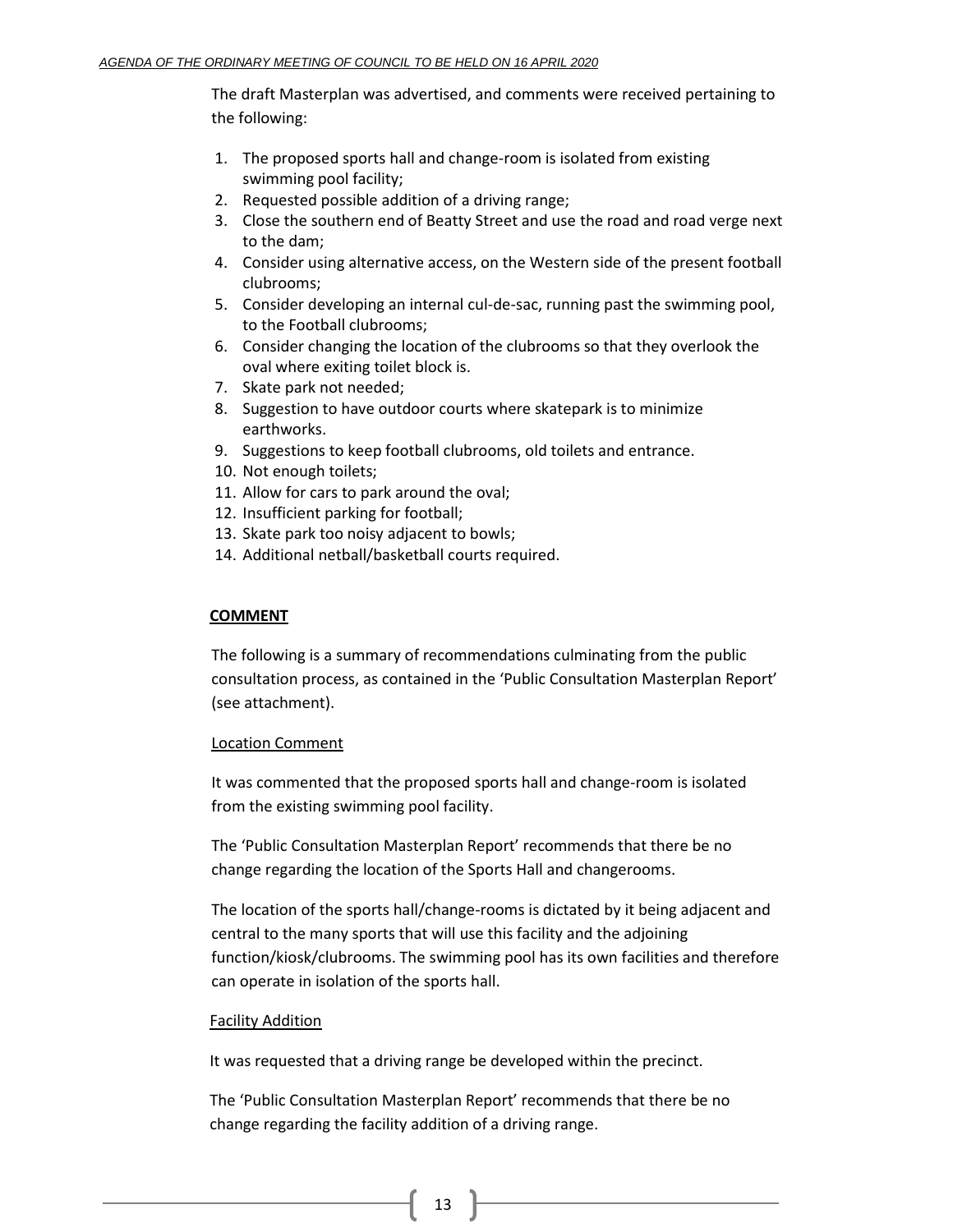#### *AGENDA OF THE ORDINARY MEETING OF COUNCIL TO BE HELD ON 16 APRIL 2020*

A driving range option was included in the design options considered by stakeholders; however, there was no support for a driving range with a 3par/3 hole short golf course strongly preferred and indicated as an option on the west side of Jackson Street.

#### Spatial Suggestion

It was suggested that the area between Beatty St and the Dam be utilised.

The 'Public Consultation Masterplan Report' recommends that this be **noted in the Report**; however, no change to the design is recommended.

There is sufficient space between the football oval and the pool to fit all required facilities, without requiring the southern end of Beatty St to be included.

#### Access Suggestion - 1

It was suggested that access to the precinct could be obtained of Beatty Street at the western side of the present football clubrooms.

The 'Public Consultation Masterplan Report' recommends that there be no change regarding precinct access.

One entry of Beatty Street to the precinct (car park area) is considered sufficient.

### Access Suggestion - 2

It was suggested that access to the precinct could be via an internal cul-de-sac running adjacent to the swimming pool.

The 'Public Consultation Masterplan Report' recommends that there be no change regarding precinct access.

The Beatty Street runs parallel to the precinct to provide access to the precinct, without having to develop an additional internal road.

### Location Suggestion

It was commented that a better place for the clubrooms would be where the existing toilet block is – overlooking the football oval.

The 'Public Consultation Masterplan Report' recommends that there be no change to the location of the Function area.

The new clubrooms will overlook the oval and be in equivalent or closer proximity to the oval for spectator viewing as the existing. The new shared clubrooms are for the use of all sporting groups, not only football, and needs to be central to all courts/greens/ovals. There is insufficient available space to achieve this where the existing football changerooms is located.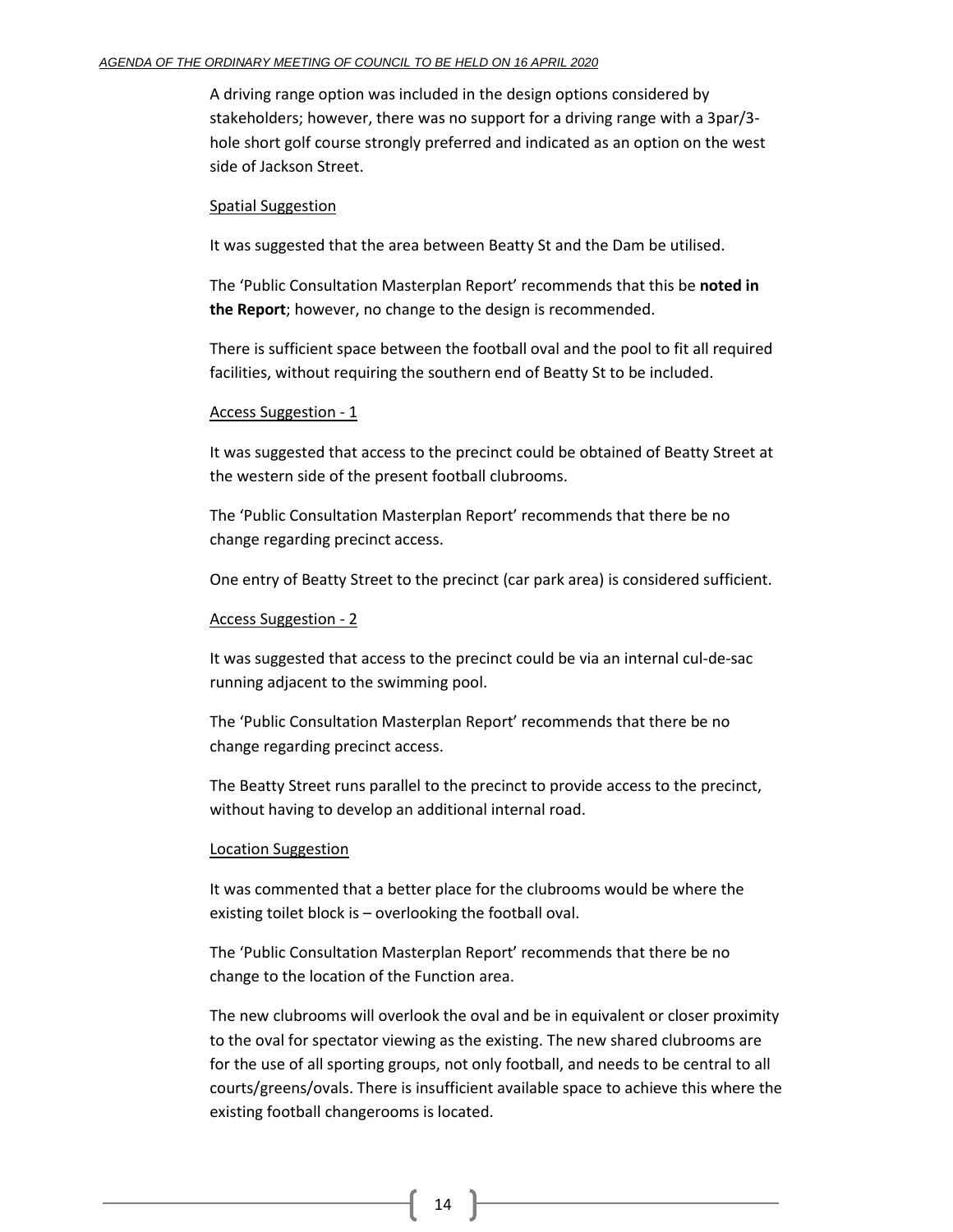#### Facility Comment

It was commented that an additional skate rink is not necessary.

The 'Public Consultation Masterplan Report' recommends that the skatepark facility remain and that there is no change to the Masterplan design.

The new skatepark is to replace the existing, not in addition to it. The new skatepark location is integral to and complements the other youth and family activities proposed at the Beatty St precinct including the outdoor courts, playground and the existing pool. The design of the new skatepark will be significantly different to the existing and more inclusive - catering for a wider range of age groups, skill levels & equipment (bikes, skateboards, scooters etc).

#### Location Suggestion

It was suggested that outdoor courts should be developed where the skatepark is proposed.

The 'Public Consultation Masterplan Report' recommends that no changes are made to the Masterplan design for the location of courts and the skatepark.

The outdoor courts need to be adjacent to the indoor courts and the clubrooms/function/kiosk, but the skatepark does not.

### Facility Suggestion

It was commented that the football clubrooms, old toilets and entrance remain as is.

The 'Public Consultation Masterplan Report' recommends that no changes are made to the Masterplan design; however, **the report could indicate, 'future use of existing clubrooms and toilets subject to demand and maintenance issues'.**

The masterplan is proposing the development of new central change rooms accessible to the majority of activities. The existing football club rooms and existing toilets may therefore be utilised by others depending on demand and maintenance requirements. The existing stone entry elements to the precinct could be reassembled at the Beatty St pedestrian access stairs to the sports hall or at the entry to the new proposed carpark.

#### Facility Comment

It was suggested that there needs to be more toilets developed throughout the precinct.

The 'Public Consultation Masterplan Report' recommends that no changes are made to the Masterplan design; however, **the report could indicate that toilets will be designed in future stages of the project.**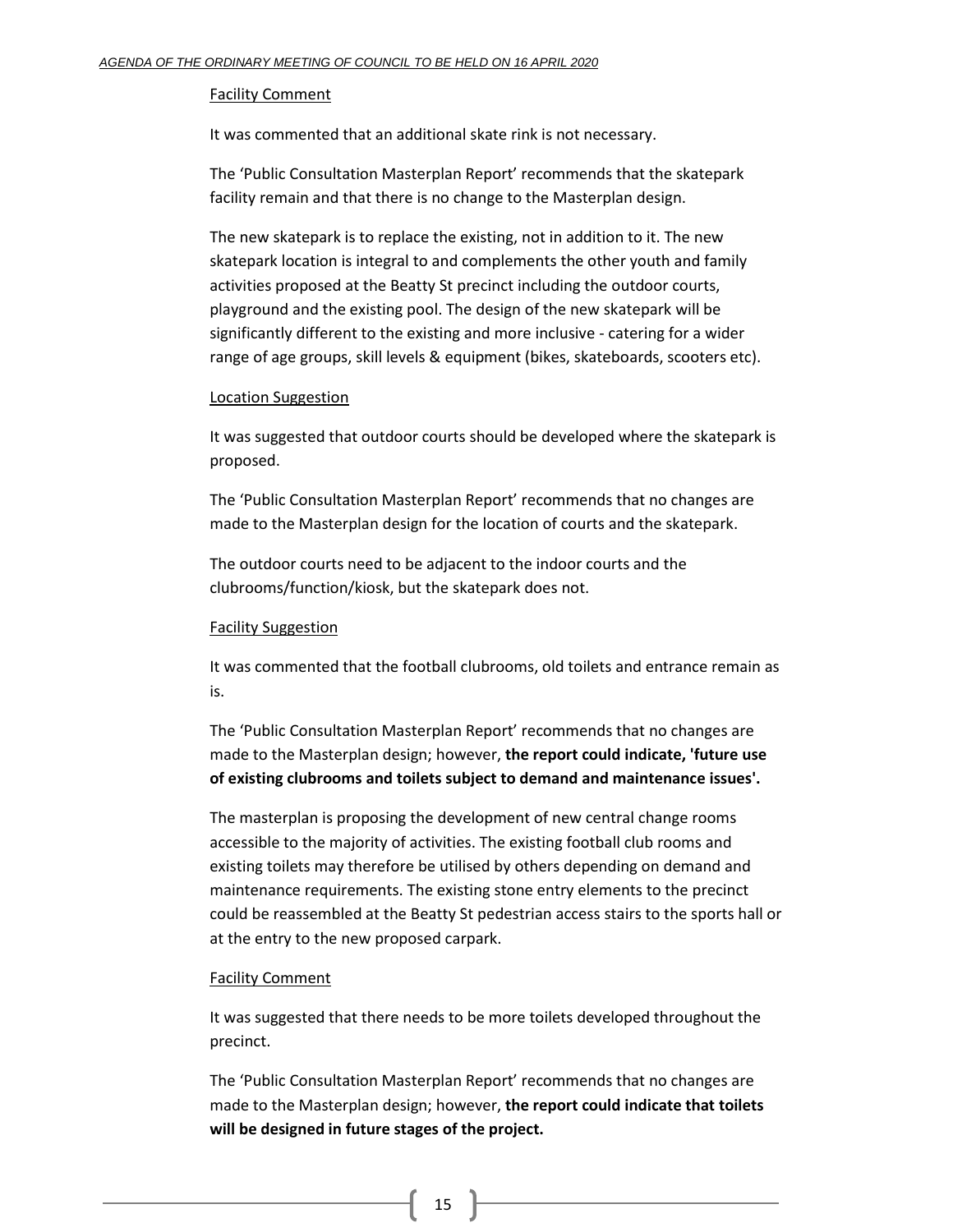It is intended and expected that the final design be large enough and suitably flexible to cater for all users, spectators and the public with multiple points of access - externally and with the sports hall.

# Facility Comment

It was suggested that there is insufficient car parking for football.

The 'Public Consultation Masterplan Report' recommends that no changes are made to the Masterplan design; however, **the report could indicate, 'Potential overflow parking areas'.**

The masterplan is recommending the development of a new car parking area with capacity to cater for existing demand. There is overflow space available adjacent to the existing football club rooms and adjacent to the Beatty Street.

### Location Comment

It was commented that the location of the skatepark adjacent to the bowls would detrimentally impact bowls due to noise.

The 'Public Consultation Masterplan Report' recommends that no changes are made to the Masterplan design in relation to the location of the skatepark.

Skate parks do not necessarily generate excessive noise due to the individual nature of the activity. Unlike team sports which generate noise from players and spectators.

# Facility Comment

It was commented that there are not enough outdoor courts.

The 'Public Consultation Masterplan Report' recommends that no changes are made to the Masterplan design; however, **the report could indicate, 'Potential for additional outdoor courts subject to demand'.**

The masterplan is designed such that an additional outdoor netball/basketball court could be added at some future point if demand dictates as such.

It is recommended that the Council

- 1. Agree to the recommended modifications, contained in the attached 'Public Consultation Masterplan Report' and summarized in the 'Comment' section of this report; and
- 2. Agree to endorse the Final Masterplan documents, which are attached, and which have been updated to include recommendations pertaining from the attached 'Public Consultation Masterplan Report'.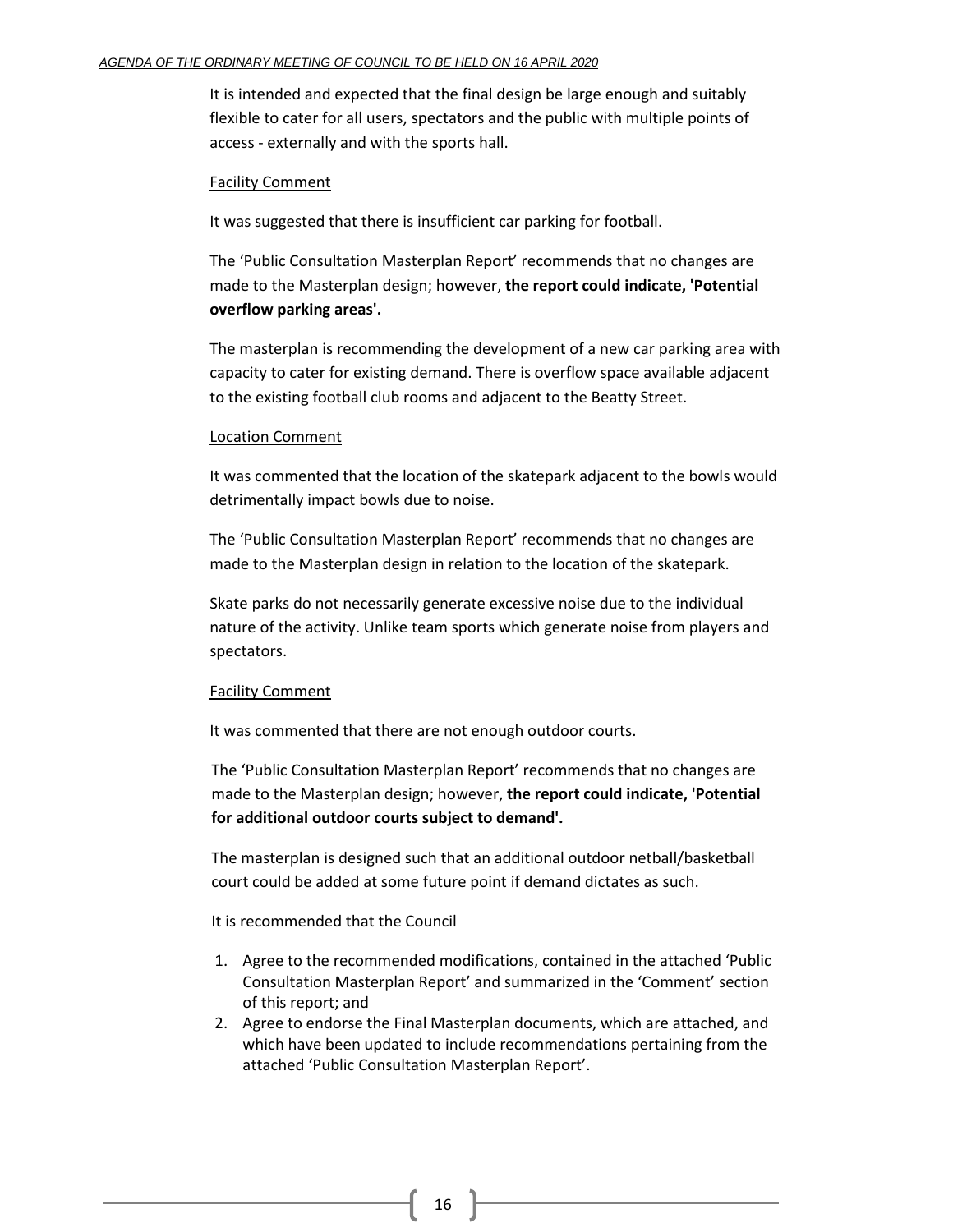### **STATUTORY OBLIGATIONS**

There are no statutory obligations relating to the adoption of a draft Sport and Recreation Masterplan.

# **POLICY IMPLICATIONS**

There are no policy implications relating to this item.

# **CONSULTATION**

Consultation of the Sport and Recreation Masterplan has so far included:

- 1. Benchmarking against similar sized Shires on facility provision;
- 2. Discussion and feedback collected from:
	- a. 13 sporting groups and school representatives;
	- b. Key stakeholders (Councillors, Shire staff, Department of Local Government, Sport and Cultural Industries and Boyup Brook Sport and Recreation Association) ;
	- c. Forums and scenario workshop.
- 3. Surveys including:
	- a. Online survey of sporting groups;
	- b. Online survey of community -110 responses; and
- 4. Public advertising.

# **BUDGET/FINANCIAL IMPLICATIONS**

Should the Council agree to finally adopting the Sport and Recreation Masterplan, at future stages, the Shire needs to establish funding capacity and commitment to undertake development.

The Shire may wish to develop a funding schedule for the next 10 years, which may include a loan.

# **STRATEGIC IMPLICATIONS**

There are no strategic implications relating to this item.

The Shire's draft Local Planning Strategy has recommended that the Council, plans for the redevelopment of the Beatty Street Sporting and Recreation precinct.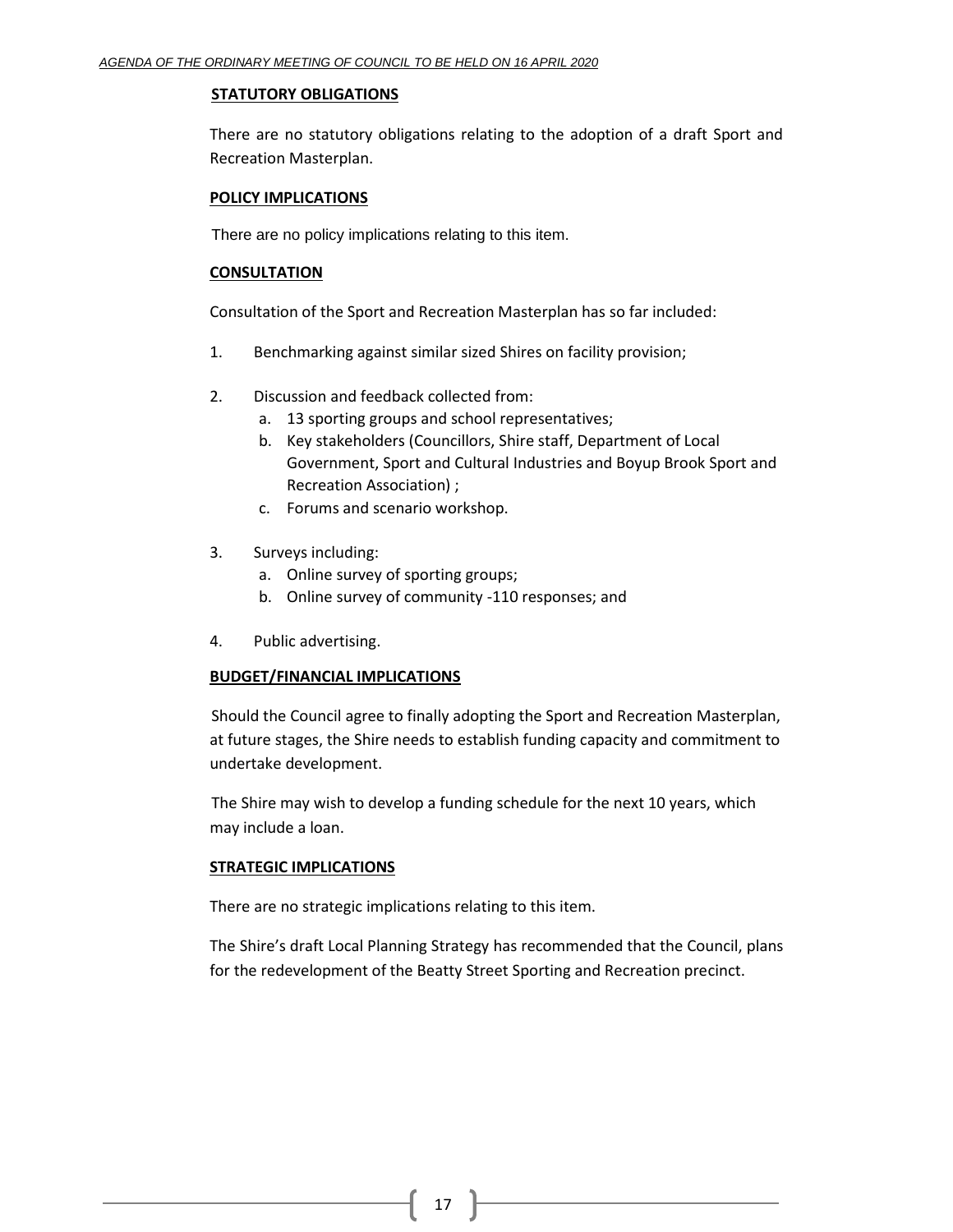# **SUSTAINABILITY IMPLICATIONS**

# ➢ **Environmental**

Development at the Beatty Street sport and recreation precinct is expected to improve environmental outcomes with additional landscaping (tree planting).

# ➢ **Economic**

There are no known significant economic issues. Implementation of a Sport and Recreation Masterplan predominantly relies on the community raising significant funds.

Historically, the community in Boyup have displayed a strong culture of volunteering.

➢ **Socia**l

Co-location and redevelopment of sport and recreation at the Beatty Street precinct is expected to improve social wellbeing of the general community.

# **VOTING REQUIREMENTS**

Simple majority

# **OFFICER RECOMMENDATION – ITEM 9.3.1**

**That Council resolves to AGREE to:**

- **1. Recommended modifications, as per the attached 'Masterplan Public Comment Report Appendix 3-FINAL';**
- **2. Endorse the Final Masterplan documents, which are attached, and which have been updated to include recommendations pertaining from the attached 'Masterplan Public Comment Report Appendix 3-FINAL';**
- **3. Forward the masterplan (for information purposes) to the Boyup Brook Sport and Recreation Association and the Department of Local Government, Sport and Cultural Industries.**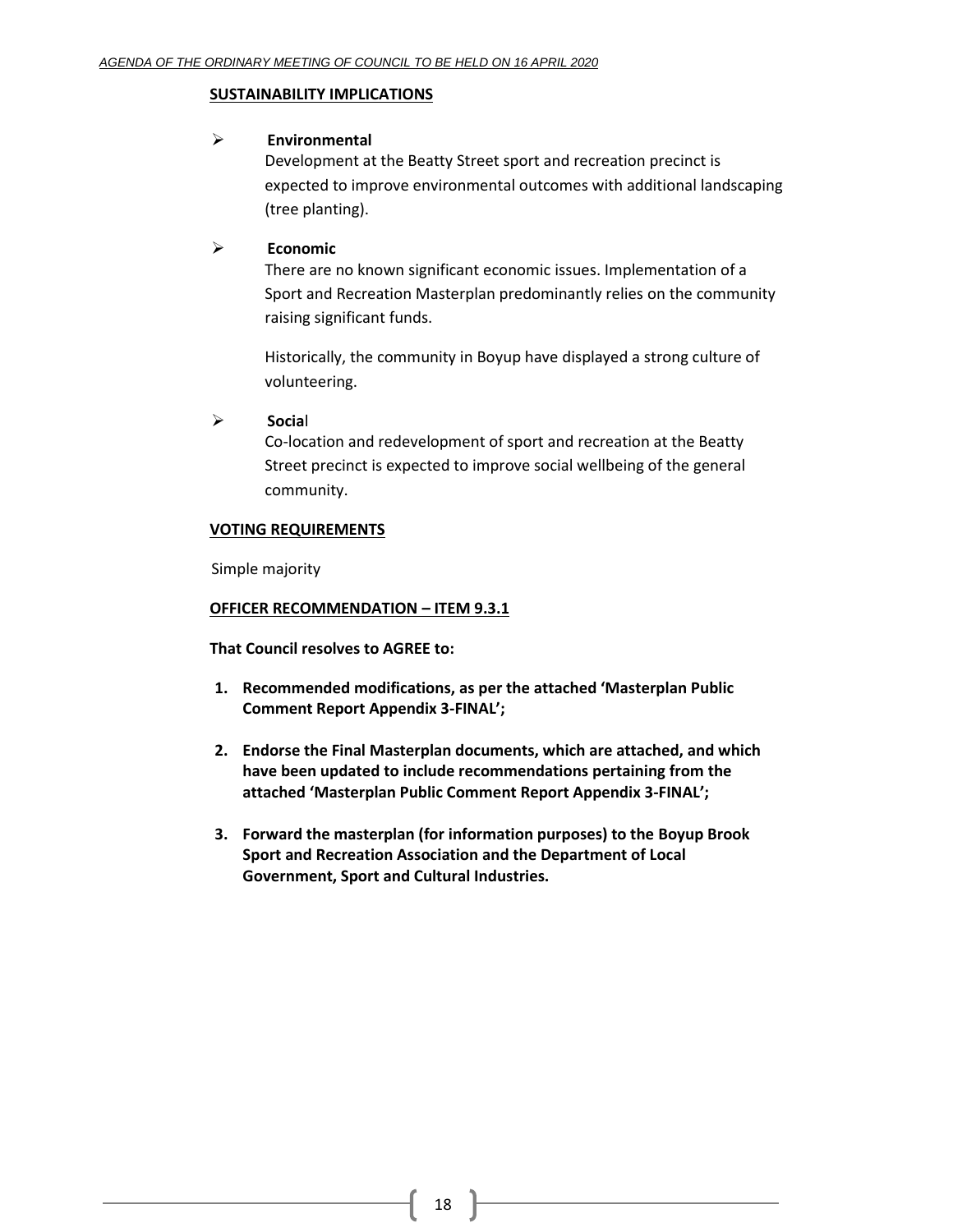# <span id="page-18-0"></span>**9.3.2 Sale of Land**

# **MOTION**

Pursuant to *Section 5.38 of the Local Government Act 1995* I seek Council permission to sell the following properties by public tender. Reserves will be set based on advice from a competent valuer. In the event that the properties are not sold in this time frame they will be listed for sale with a local real estate agent.

| Properties                 | Area | <b>Est Value</b> |
|----------------------------|------|------------------|
| Lot 26 cnr Banks & Abel St | 4182 | \$60,000         |
| Lot 44 6 Nix St with house | 925  | \$120,000        |
| Lot 10 22 Proctor St       | 1092 | \$30,000         |
| Lot 12 Hospital Rd         | 838  | \$30,000         |
| 6 Small lots Saleyard      | 2000 | \$40,000         |
| 1 large lot Saleyard       | 7000 | \$70,000         |

# 3.58. Disposing of property

 $(1)$  In this section —

*dispose* includes to sell, lease, or otherwise dispose of, whether absolutely or not;

*property* includes the whole or any part of the interest of a local government in property but does not include money.

- (2) Except as stated in this section, a local government can only dispose of property  $to -$ 
	- (a) the highest bidder at public auction; or
	- (b) the person who at public tender called by the local government makes what is, in the opinion of the local government, the most acceptable tender, whether or not it is the highest tender.
- (3) A local government can dispose of property other than under subsection (2) if, before agreeing to dispose of the property —
	- (a) it gives local public notice of the proposed disposition
		- (i) describing the property concerned; and
		- (ii) giving details of the proposed disposition; and
		- (iii) inviting submissions to be made to the local government before a date to be specified in the notice, being a date not less than 2 weeks after the notice is first given;

and

(b) it considers any submissions made to it before the date specified in the notice and, if its decision is made by the council or a committee, the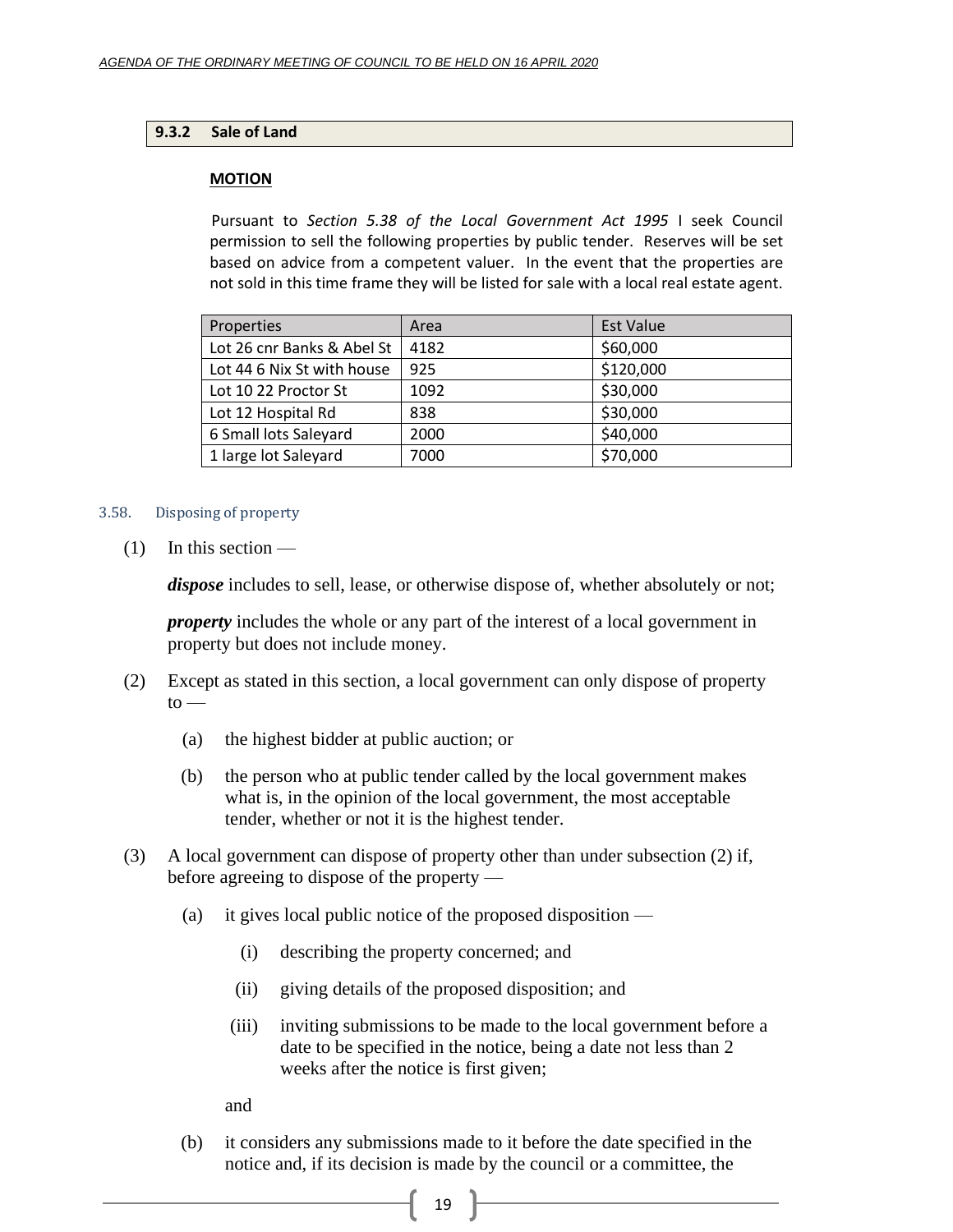decision and the reasons for it are recorded in the minutes of the meeting at which the decision was made.

- (4) The details of a proposed disposition that are required by subsection  $(3)(a)(ii)$ include —
	- (a) the names of all other parties concerned; and
	- (b) the consideration to be received by the local government for the disposition; and
	- (c) the market value of the disposition
		- (i) as ascertained by a valuation carried out not more than 6 months before the proposed disposition; or
		- (ii) as declared by a resolution of the local government on the basis of a valuation carried out more than 6 months before the proposed disposition that the local government believes to be a true indication of the value at the time of the proposed disposition.
- (5) This section does not apply to  $-$ 
	- (a) a disposition of an interest in land under the *Land Administration Act 1997* section 189 or 190; or
	- (b) a disposition of property in the course of carrying on a trading undertaking as defined in section 3.59; or
	- (c) anything that the local government provides to a particular person, for a fee or otherwise, in the performance of a function that it has under any written law; or
	- (d) any other disposition that is excluded by regulations from the application of this section.

*[Section 3.58 amended: No. 49 of 2004 s. 27; No. 17 of 2009 s. 10.]*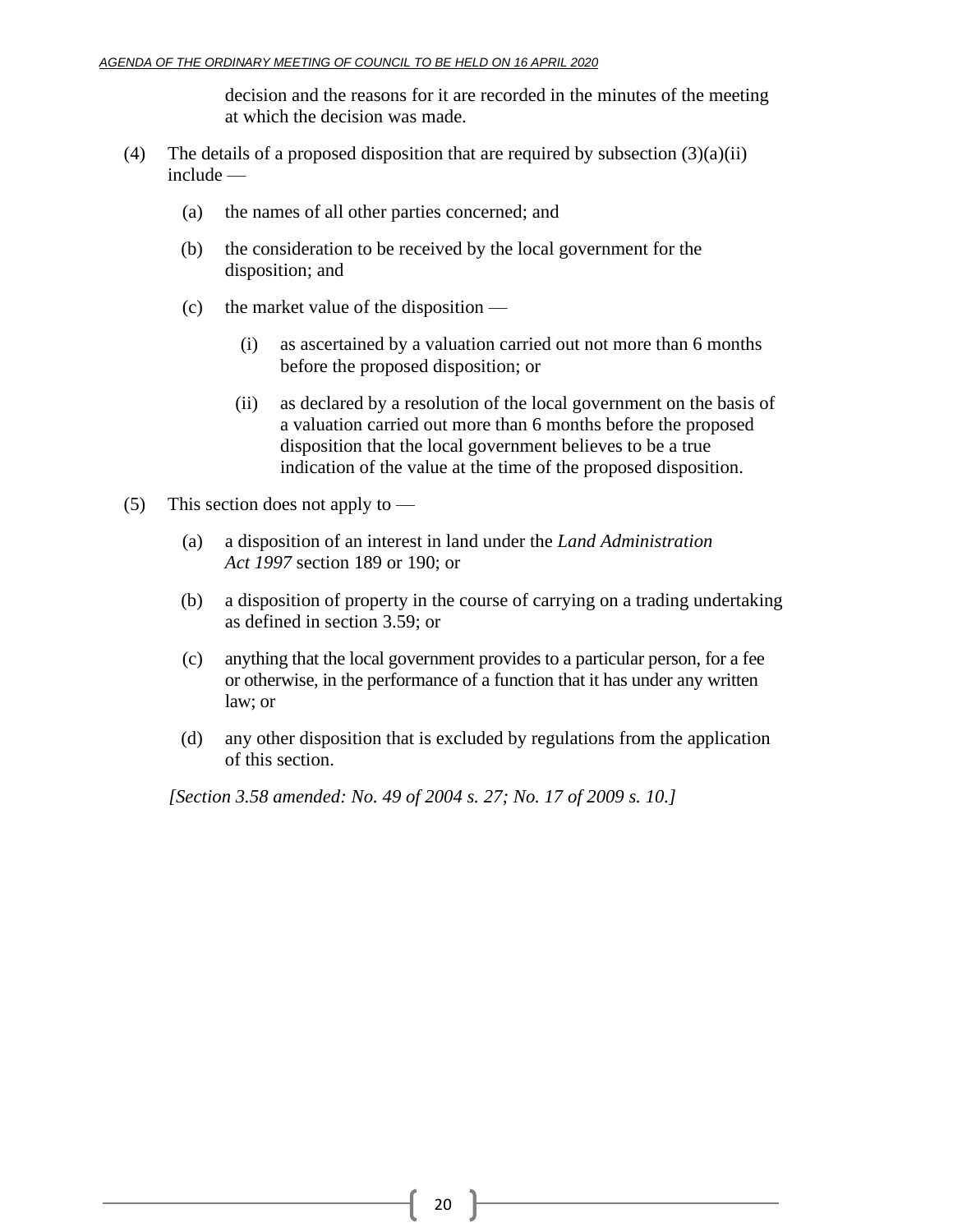# <span id="page-20-0"></span>**9.3.3 Rylington Park**

# **SUMMARY**

Rylington Park Agreement to assume agricultural operations.

To review the Agreement to Resume Agricultural Operations as recommended by the Rylington Park Transitional Committee.

# **MOTION**

- That the President and Chief Executive Officer are authorised to sign the agreement under seal.
- Following the recommendation by the Rylington Park Transitional Committee, approval is sought for the following capital items:
	- 1. Reroof the farm house at a cost of \$52,861
	- 2. Build one 196k litre rainwater tank at a cost of \$16,000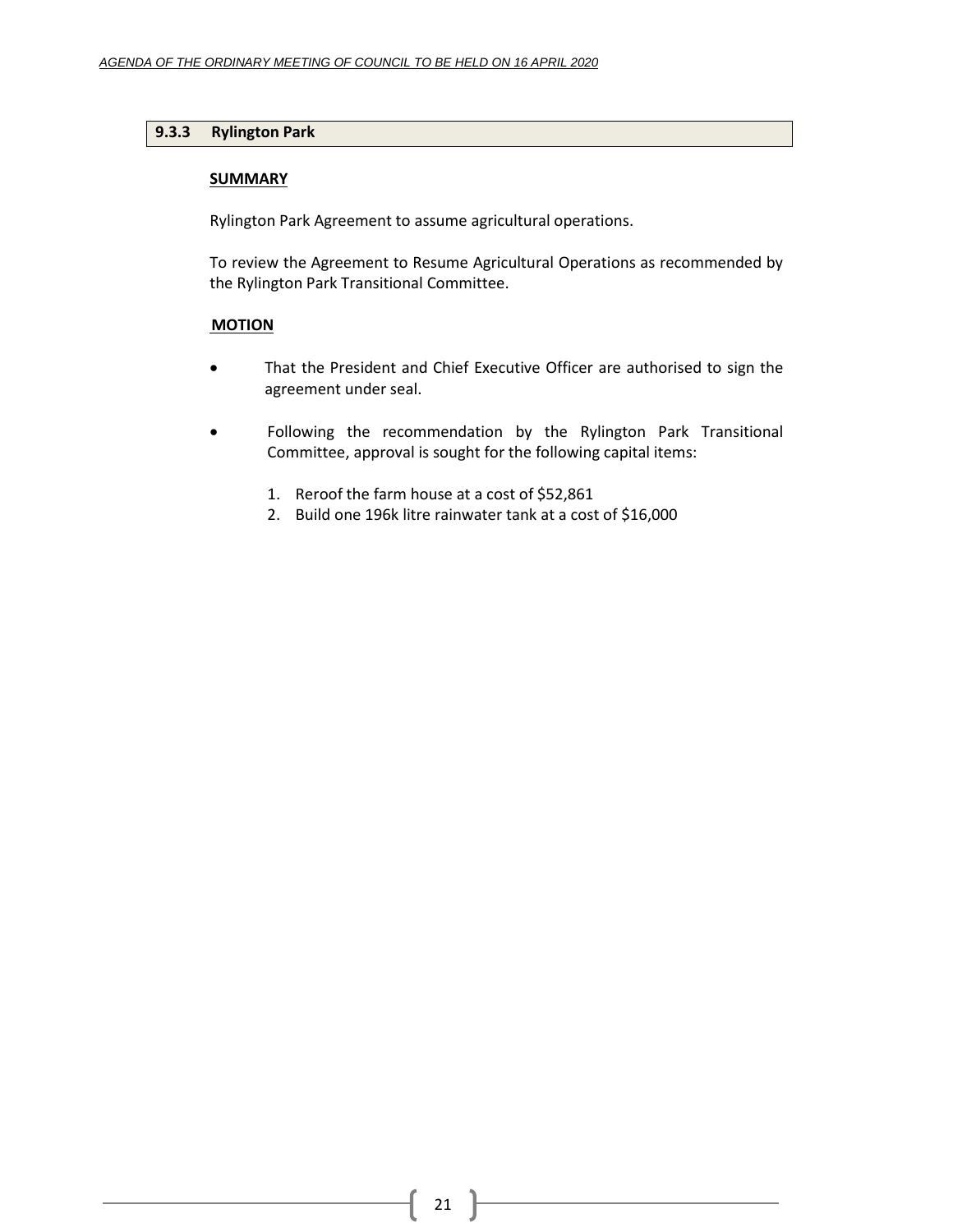# <span id="page-21-0"></span>**9.3.4 Reserve 24878 - Subdivision**

| Location:                       | 101 Jayes Road - Reserve 24878       |
|---------------------------------|--------------------------------------|
| Applicant:                      | Shire Boyup Brook                    |
| File:                           | <i><b>Reserve 24878</b></i>          |
| Disclosure of Officer Interest: | None                                 |
| Date:                           | 16 April 2020                        |
| Author:                         | A. Nicoll, Town Planner              |
| <b>Authorizing Officer:</b>     | Chris Smith, Chief Executive Officer |
| <b>Attachments:</b>             | 3 Survey quotes                      |

\_\_\_\_\_\_\_\_\_\_\_\_\_\_\_\_\_\_\_\_\_\_\_\_\_\_\_\_\_\_\_\_\_\_\_\_\_\_\_\_\_\_\_\_\_\_\_\_\_\_\_\_\_\_\_\_\_\_\_

### **SUMMARY**

The Reserve 24878 is Crown land located on the fringe of the Boyup townsite and vested with the Water Corporation for the purpose of 'Water Supply'.



At the 2019 November Council meeting, it was agreed that the Shire apply to take on management of the Reserve 24878, for the purpose 'Tourism and Recreation'.

The Department of Planning, Lands and Heritage and the Water Corporation (current vesting), have given in-principle support for the transfer of vesting subject to Council agreeing to: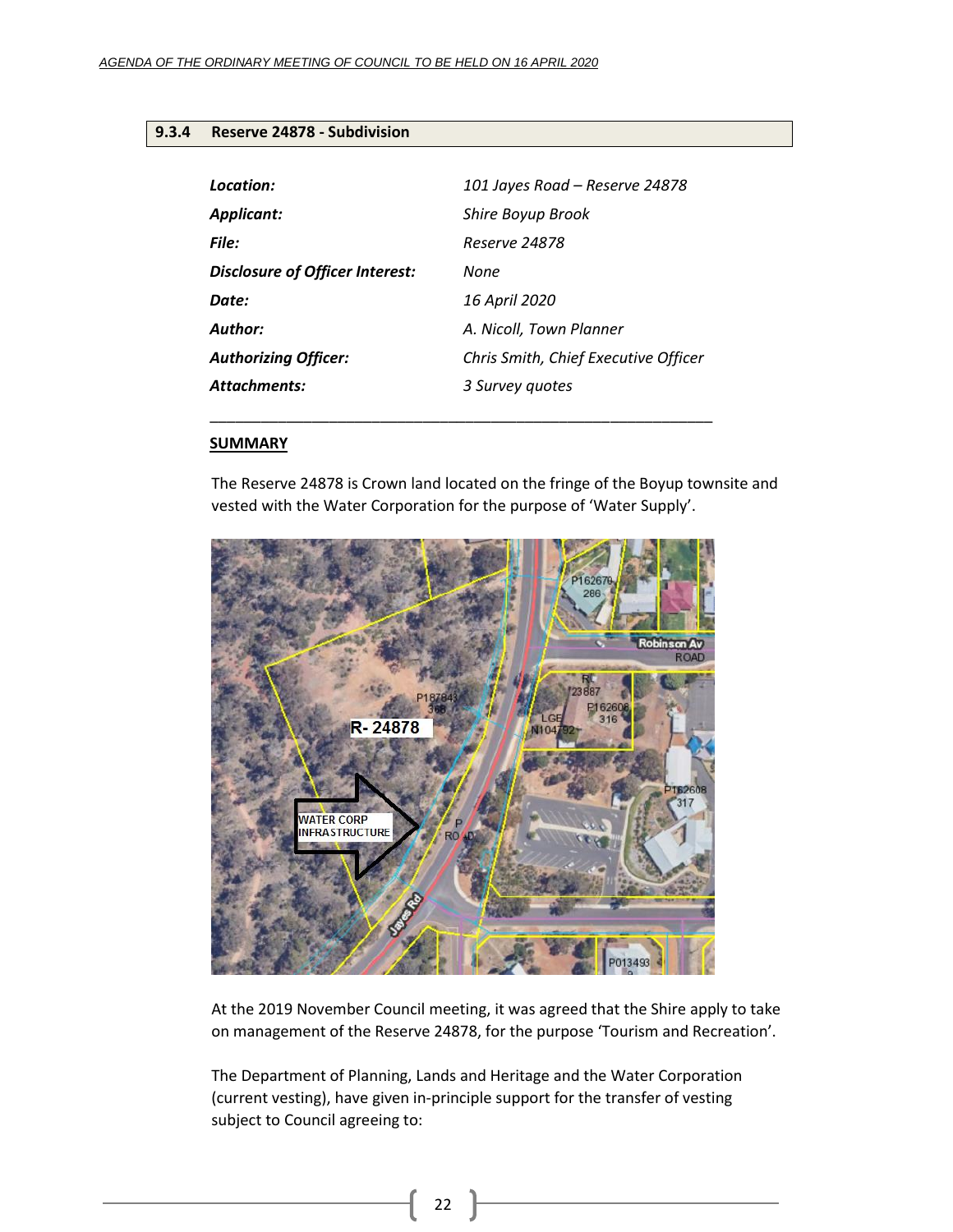- *1) The Jayes Rd road reserve being widened by 20 m along the frontage of Reserve 24878 so that water mains that are presently inside the boundary of the reserve are included in the road reserve.*
- *2) All costs associated with the transfer of the reserve and widening of Jays Rd are to be met by the Shire of Boyup Brook.*

This item requests that Council agree to:

- 1) Indemnify the Minister of Lands of any costs associated with transferring management of the R24878;
- 2) Nominate and pay 'Survey South' (Sum of \$3,022) to undertake necessary work associated with widening the Jayes Road, road reserve so that water mains that are presently inside the boundary of the reserve are included in the road reserve.

### **BACKGROUND**

The Boyup Brook Co-op requested that the Shire investigate the potential of developing a Lookout Tower at 101 Jayes Road – Reserve 24878.

A quote was acquired from GRID CONSTRUCTION, to supply and install the Lookout Tower - \$342,780.

The Boyup Brook Co-op has agreed in-principle to pay \$100,000, associated with the development of the Lookout Tower. It is proposed that the balance (\$192,780) is sought via Shire (\$50,000) and State and/or Federal government funding.

Prior to processing a development application for a Lookout Tower on the R24878, the Shire has been advised to seek to transfer the management of the Reserve and to change to reserve purpose from 'Water Supply' to 'Tourism and Recreation'.

The Shire has made an application to take on management and to change the purpose of the reserve. Prior to assessing the application, the Department of Planning, Lands and Heritage has requested that the Shire agree to pay any costs associated with the transfer of management of the reserve. Incidentally the Department of Planning, Lands and Heritage have confirmed that:

- *1) There are no costs associated with Native Title and the transfer of management; but*
- *2) There are… costs for the subdivision of the land.*

# **COMMENT**

As mentioned, the Water Corporation has agreed to relinquish management of the reserve, and has requested that the Shire agree to pay costs associated with widened the Jayes Road reserve, by 20 m along the frontage of Reserve 24878, so

23  $\parallel$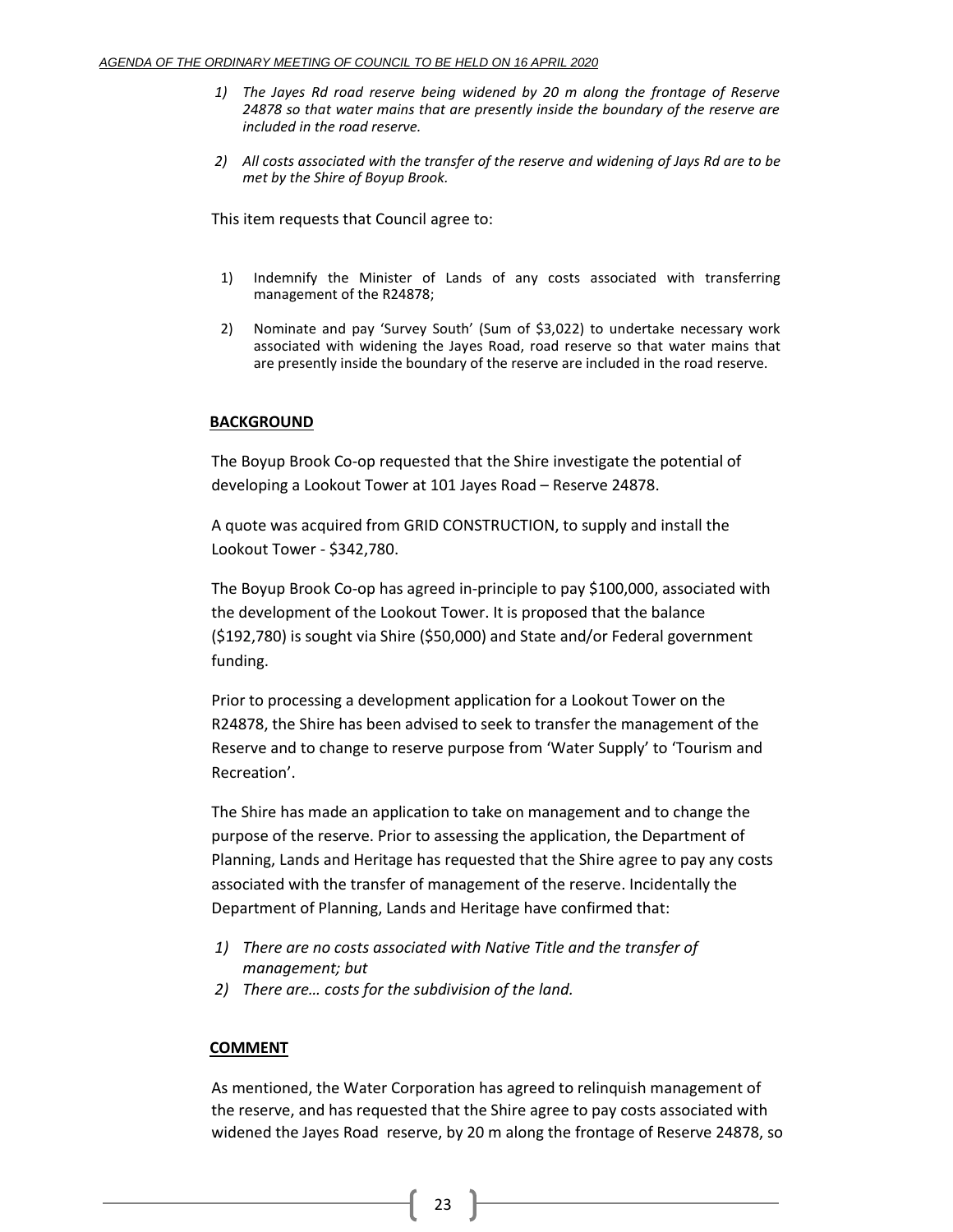that water mains that are presently inside the boundary of the reserve are included in the road reserve.

In accordance with the *Local Government Act 1995* and the Shire's 'Purchasing Policy', the following three quotes, to subdivide the road reserve, have been provided:

- 1) \$3,022 Survey South;
- 2) \$6,513 LPD Surveys;
- 3) \$4,996 Thompson Surveying.

In accordance with the Shire's 'Purchasing Policy', it is recommended that the Council agree to nominate 'Survey South' to undertake the work necessary (prepare Deposited Plan of survey) to widen the Jayes Road, road reserve. 'Survey South' has provided the Shire with the most cost beneficial offer to undertake the necessary survey work.

Should the Council agree to subdividing the Reserve and to paying costs associated with subdivision, the Department of Planning, Lands and Heritage will be notified and again requested to grant approval to transfer management of the Reserve to the Shire, for the purpose of 'Tourism and Recreation'.

Once management of the Reserve has been granted, the Shire can proceed to deal with an application to develop a Lookout Tower at the Reserve and to seek State and/or Federal government funding.

#### **STATUTORY OBLIGATIONS**

Section 41 of the *Land Administration Act 1997* allows the Minister to reserve Crown land for one or more purposes in the public interest, while section 46 allows the Minister to place the care, control and management of a reserve for that same purpose which is deemed beneficial or ancillary to that public purpose.

Section 18 of the Land Administration Act 1997 states that a person shall not assign, sell, transfer or otherwise deal with interests on Crown land without the prior approval in writing of the Minister for Planning, Lands and Heritage.

#### **POLICY IMPLICATIONS**

In accordance with the *Local Government Act 1995:*

*A local government is required to invite tenders before it enters into a contract of a prescribed kind under which another person is to supply goods or services.*

The Shire has adopted a Purchasing Policy (F.03) to oversee the tender process and ultimately the allocation of finances. The following policy principles apply:

- 1) Where the value of procurement is expected to be between \$5,001 and \$39,999, the Shire is expected to obtain at least two written quotations.
- 2) An assessment of the best value for money outcome for any purchasing should consider:
	- a) Cost benefit;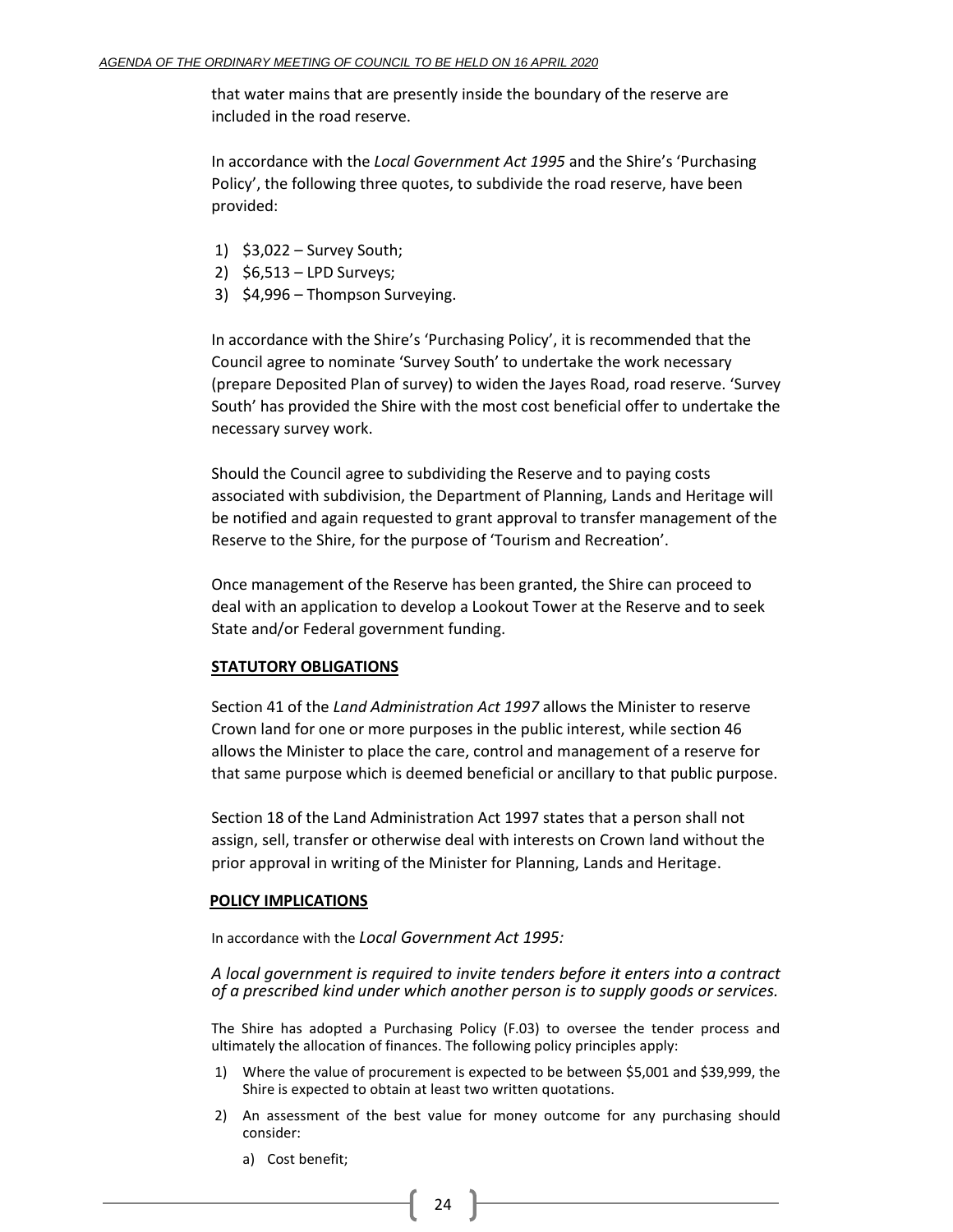- b) Merits of the services being offered;
- c) Capacity to supply without risk of default.
- 3) Each tenderer shall be notified of the outcome of the tender following Council resolution. Notification shall include:
	- a) The name of the successful tenderer; and
	- b) The total value of consideration of the winning offer.

# **CONSULTATION**

The Shire consulted with the Department of Planning, Lands and Heritage and the Water Corporation regarding taking over management of Reserve 24878.

### **BUDGET/FINANCIAL IMPLICATIONS**

The Boyup Co-op has agreed in-principle to financially contribute (\$100,000) to the development of a Lookout Tower at the Reserve 24878. The Shire is expected to contribute \$50,000, with the remainder (\$192,780) being sought via State or Federal government.

The Shire may need to set aside finance for the general maintenance of the reserve and Lookout Tower.

### **STRATEGIC IMPLICATIONS**

There are no strategic implications relating to this item.

### **SUSTAINABILITY IMPLICATIONS**

- ➢ **Environmental** There are no known significant environmental issues.
- ➢ **Economic** There are no known significant economic issues.
- ➢ **Socia**l There are no known significant social issues.

### **VOTING REQUIREMENTS**

Simple majority

### **OFFICER RECOMMENDATION – ITEM 9.3.4**

### **That Council agrees to:**

**1) Indemnify the Minister of Lands of any costs associated with transferring management of the R24878;**

# <span id="page-24-0"></span>**10 COMMITTEE MINUTES**

Nil